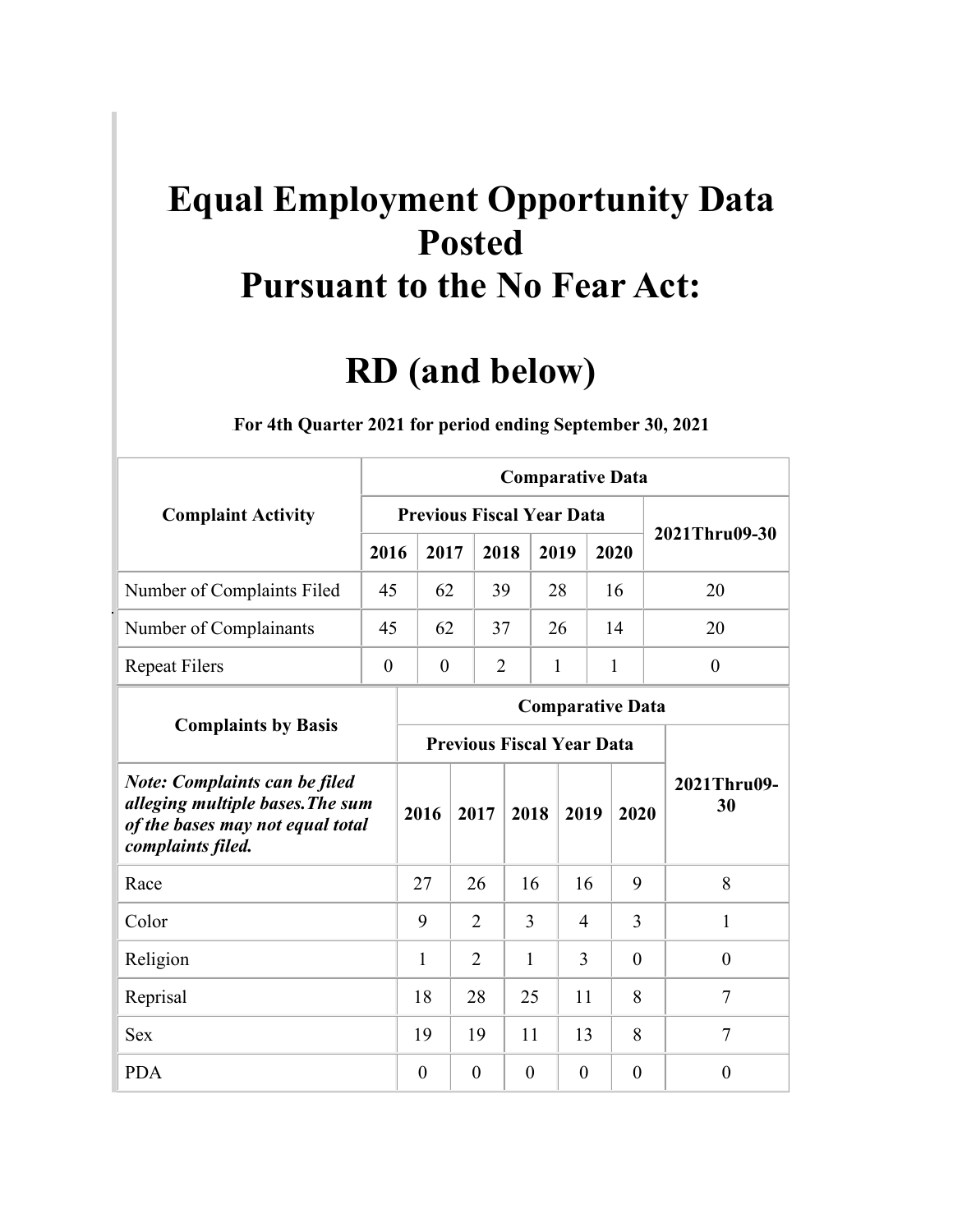| National Origin | 3        | $\overline{4}$ | 2              | 3              | $\overline{4}$ |    |
|-----------------|----------|----------------|----------------|----------------|----------------|----|
| Equal Pay Act   | $\theta$ | $\theta$       | 2              | $\overline{0}$ | $\theta$       |    |
| Age             | 19       | 22             | 8              | 11             | 3              | 10 |
| Disability      | 9        | 18             | 18             | 12             | 7              |    |
| Genetics        | $\theta$ | $\theta$       | $\overline{0}$ | $\theta$       | $\theta$       |    |
| Non-EEO         | 2        | 6              | 2              |                |                |    |
|                 |          |                |                |                |                |    |

|                                                                                                                                   |                |                |                | <b>Comparative Data</b>          |                  |                   |
|-----------------------------------------------------------------------------------------------------------------------------------|----------------|----------------|----------------|----------------------------------|------------------|-------------------|
| <b>Complaints by Issue</b>                                                                                                        |                |                |                | <b>Previous Fiscal Year Data</b> |                  |                   |
| <b>Note: Complaints can be filed</b><br>alleging multiple bases. The sum<br>of the bases may not equal total<br>complaints filed. | 2016           | 2017           | 2018           | 2019                             | 2020             | 2021Thru09-<br>30 |
| Appointment/Hire                                                                                                                  | $\mathbf{1}$   | $\overline{4}$ | $\overline{3}$ | $\mathbf{1}$                     | $\theta$         | $\overline{2}$    |
| <b>Assignment of Duties</b>                                                                                                       | 12             | 5              | 4              | 4                                | $\overline{2}$   | $\mathbf{1}$      |
| Awards                                                                                                                            | $\mathbf{1}$   | $\mathbf{1}$   | $\overline{0}$ | $\overline{0}$                   | $\theta$         | $\overline{0}$    |
| Conversion to Full Time/Perm<br><b>Status</b>                                                                                     | $\overline{0}$ | $\mathbf{1}$   | $\overline{0}$ | $\overline{0}$                   | $\theta$         | $\overline{0}$    |
| <b>Disciplinary Action</b>                                                                                                        |                |                |                |                                  |                  |                   |
| Demotion                                                                                                                          | $\mathbf{1}$   | $\overline{0}$ | $\overline{0}$ | $\overline{0}$                   | $\overline{0}$   | $\overline{0}$    |
| Reprimand                                                                                                                         | $\mathbf{1}$   | $\overline{2}$ | $\overline{2}$ | $\overline{2}$                   | $\theta$         | $\theta$          |
| Suspension                                                                                                                        | $\overline{0}$ | 1              | 5              | $\theta$                         | $\overline{0}$   | $\theta$          |
| Removal                                                                                                                           | $\overline{0}$ | $\overline{0}$ | $\mathbf{1}$   | $\overline{0}$                   | $\overline{0}$   | $\overline{0}$    |
| Duty Hours                                                                                                                        | $\overline{2}$ | $\overline{0}$ | $\mathbf{1}$   | $\overline{2}$                   | $\mathbf{1}$     | $\overline{0}$    |
| Perf. Eval./ Appraisal                                                                                                            | 8              | 10             | 9              | 3                                | $\overline{4}$   | $\theta$          |
| Examination/Test                                                                                                                  | $\mathbf{1}$   | $\theta$       | $\theta$       | $\theta$                         | $\theta$         | $\overline{0}$    |
| <b>Harassment</b>                                                                                                                 |                |                |                |                                  |                  |                   |
| Non-Sexual                                                                                                                        | 21             | 34             | 28             | 11                               | 9                | 10                |
| Sexual                                                                                                                            | $\overline{2}$ | $\mathbf{1}$   | $\mathbf{1}$   | $\boldsymbol{0}$                 | $\boldsymbol{0}$ | $\boldsymbol{0}$  |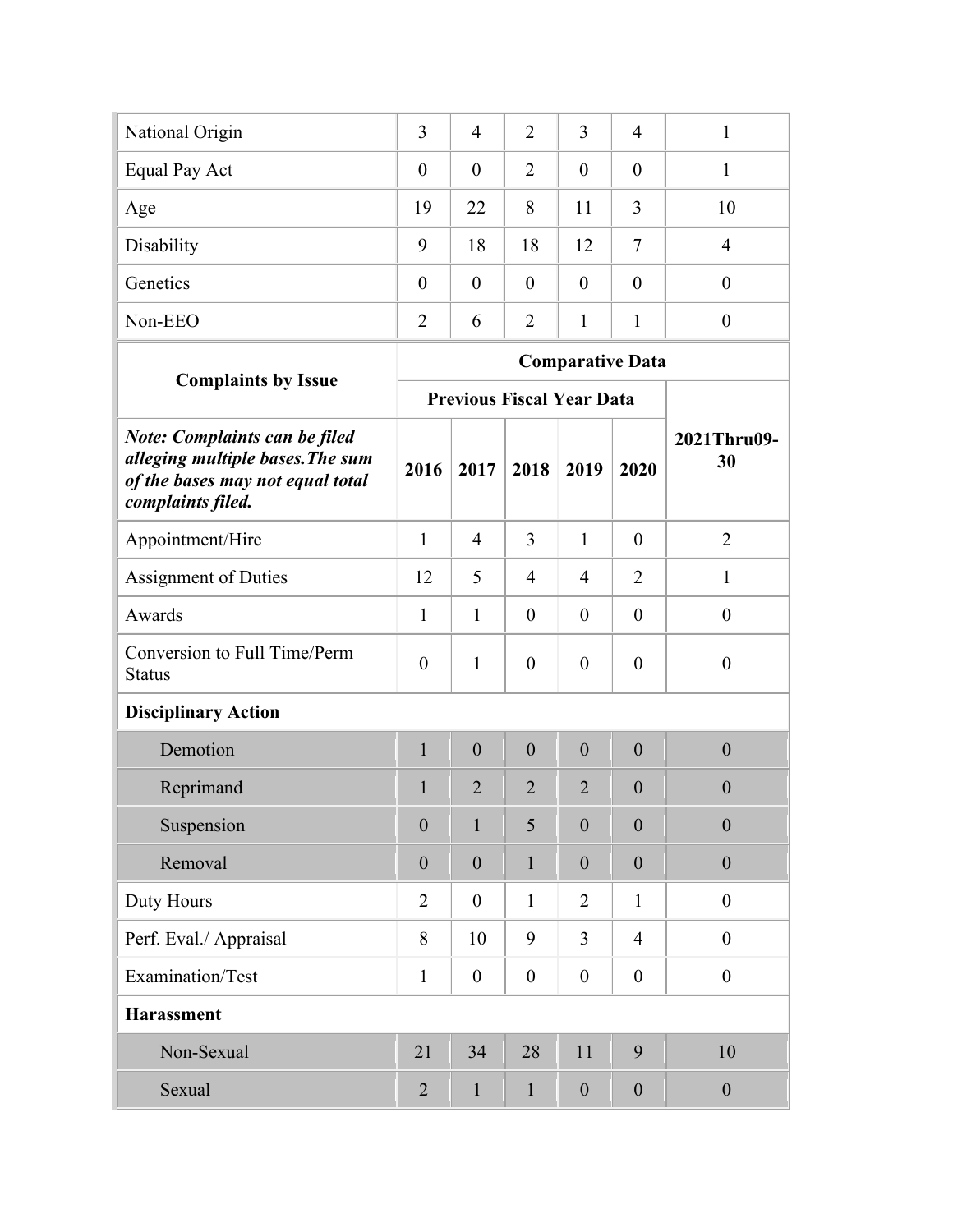| <b>Medical Examination</b>                                       |                                                                            | $\theta$                         | $\mathbf{1}$   |  | $\theta$       | $\overline{0}$          | $\overline{0}$ | $\theta$         |  |  |  |
|------------------------------------------------------------------|----------------------------------------------------------------------------|----------------------------------|----------------|--|----------------|-------------------------|----------------|------------------|--|--|--|
| Pay including overtime                                           |                                                                            | $\theta$                         | $\overline{0}$ |  | $\mathbf{1}$   | $\theta$                | $\overline{0}$ | $\theta$         |  |  |  |
| Promotion/Non-Selection                                          |                                                                            | 15                               | 16             |  | $\overline{2}$ | 12                      | $\mathbf{1}$   | 8                |  |  |  |
| Reassignment                                                     |                                                                            |                                  |                |  |                |                         |                |                  |  |  |  |
| Denied                                                           |                                                                            | $\mathbf{1}$                     | $\overline{2}$ |  | $\overline{2}$ | $\overline{0}$          | $\mathbf{1}$   | $\overline{4}$   |  |  |  |
| Directed                                                         |                                                                            | 3                                | $\mathbf{1}$   |  | $\overline{2}$ | $\mathbf{1}$            | $\mathbf{0}$   | $\mathbf{1}$     |  |  |  |
| Reasonable Accommodation<br>Disability                           |                                                                            | 4                                | 10             |  | 12             | 10                      | $\overline{2}$ | $\mathbf{1}$     |  |  |  |
| Reinstatement                                                    |                                                                            | $\theta$                         | $\theta$       |  | $\theta$       | $\overline{0}$          | $\theta$       | $\theta$         |  |  |  |
| Religious Accommodation                                          |                                                                            | $\theta$                         | $\theta$       |  | $\theta$       | $\theta$                | $\overline{0}$ | $\theta$         |  |  |  |
| Retirement                                                       |                                                                            | $\overline{0}$                   | $\theta$       |  | $\theta$       | $\theta$                | $\overline{0}$ | $\overline{0}$   |  |  |  |
| Sex-Stereotyping                                                 | $\theta$<br>$\theta$<br>$\theta$<br>$\theta$<br>$\theta$<br>$\overline{0}$ |                                  |                |  |                |                         |                |                  |  |  |  |
| Telework                                                         | 5<br>5<br>$\theta$<br>2<br>$\mathbf{1}$<br>$\overline{0}$                  |                                  |                |  |                |                         |                |                  |  |  |  |
| Termination                                                      |                                                                            | 6                                | 3              |  | $\overline{2}$ | $\theta$                | $\mathbf{1}$   | 1                |  |  |  |
| Terms/Conditions of Employment                                   |                                                                            | 8                                | 6              |  | 9              | $\overline{2}$          | $\mathbf{1}$   | $\boldsymbol{0}$ |  |  |  |
| Time and Attendance                                              |                                                                            | 8                                | $\overline{4}$ |  | $\overline{4}$ | $\overline{4}$          | $\mathbf{1}$   | $\boldsymbol{0}$ |  |  |  |
| Training                                                         |                                                                            | 3                                | 5              |  | 3              | $\overline{2}$          | $\overline{2}$ | $\mathbf{1}$     |  |  |  |
| Other                                                            |                                                                            |                                  |                |  |                |                         |                |                  |  |  |  |
|                                                                  |                                                                            |                                  |                |  |                | <b>Comparative Data</b> |                |                  |  |  |  |
| <b>Processing Time</b>                                           |                                                                            | <b>Previous Fiscal Year Data</b> |                |  |                |                         |                | 2021Thru09-      |  |  |  |
|                                                                  | 2016                                                                       | 2017                             | 2018           |  |                | 2019                    | 2020           | 30               |  |  |  |
| Complaints pending during fiscal year                            |                                                                            |                                  |                |  |                |                         |                |                  |  |  |  |
| Average number of<br>days in investigation                       | 187.58                                                                     | 165.45                           | 200.57         |  |                | 221.50                  | 194.19         | 190.95           |  |  |  |
| Average number of<br>days in final action                        | 116.89                                                                     | 121.15                           | 38.32          |  |                | 48.45                   | 21.06          | 52.95            |  |  |  |
| Complaint pending during fiscal year where hearing was requested |                                                                            |                                  |                |  |                |                         |                |                  |  |  |  |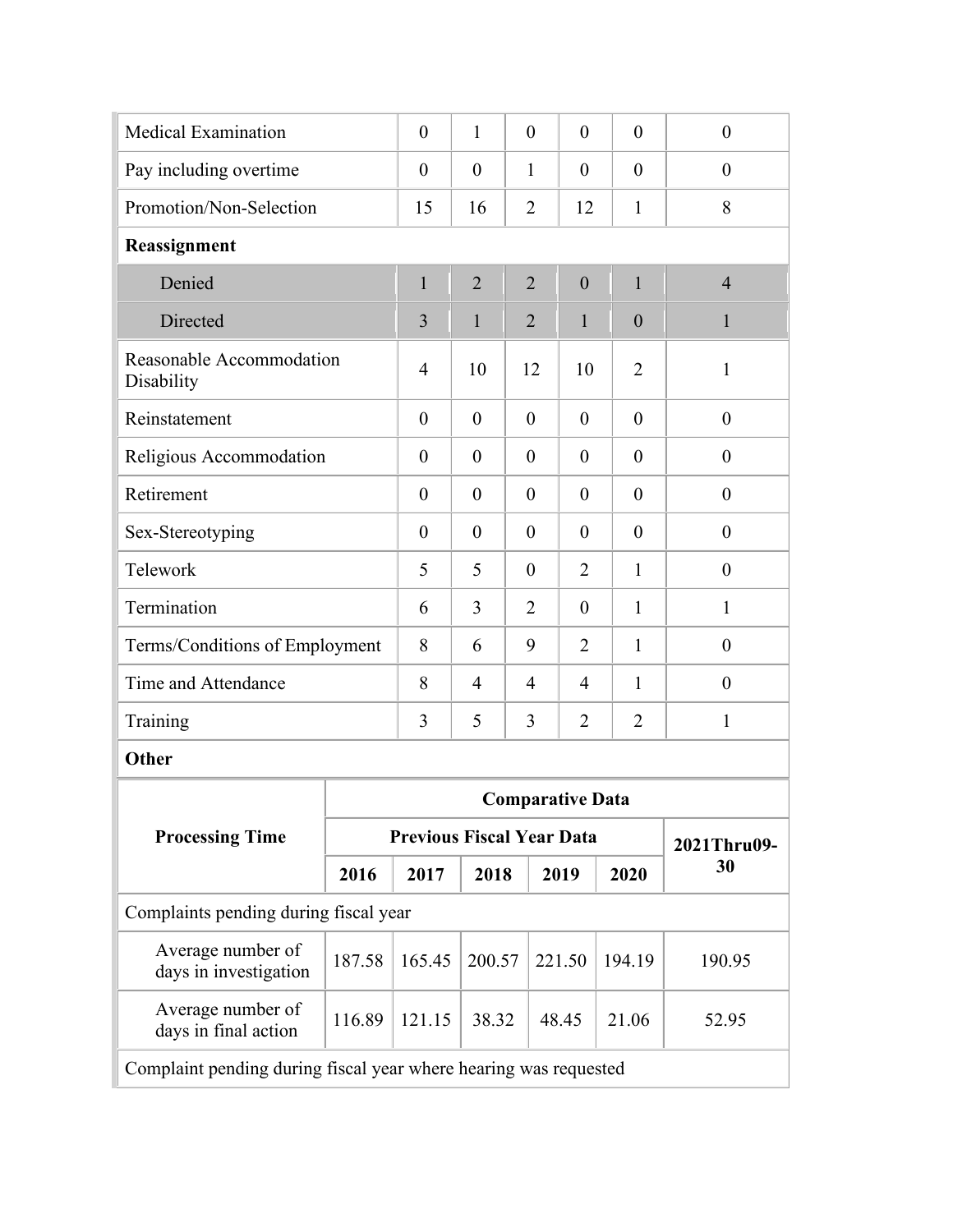| Average number of<br>days in investigation                           |                  | 191.10                                                      |                  | 167.16           |                  | 208.58           |                | 244.74                           |                  | 201.62           |                | 213.79           |  |
|----------------------------------------------------------------------|------------------|-------------------------------------------------------------|------------------|------------------|------------------|------------------|----------------|----------------------------------|------------------|------------------|----------------|------------------|--|
| Average number of<br>days in final action                            |                  | 142.67                                                      |                  | 112.38           |                  | 22.38            |                | 51.33                            |                  | 19.21            |                | 39.07            |  |
| Complaint pending during fiscal year where hearing was not requested |                  |                                                             |                  |                  |                  |                  |                |                                  |                  |                  |                |                  |  |
| Average number of<br>days in investigation                           |                  | 181.42                                                      |                  | 163.74           |                  | 194.56           |                | 192.07                           |                  | 162.00           |                | 140.43           |  |
| Average number of<br>days in final action                            |                  | 84.67                                                       |                  | 129.41           |                  | 52.13            |                | 45.36                            |                  | 29.67            |                | 87.71            |  |
|                                                                      |                  |                                                             |                  |                  |                  |                  |                | <b>Comparative Data</b>          |                  |                  |                |                  |  |
| <b>Complaints Dismissed by</b><br><b>Agency</b>                      |                  |                                                             |                  |                  |                  |                  |                | <b>Previous Fiscal Year Data</b> |                  |                  |                | 2021Thru09-      |  |
|                                                                      |                  |                                                             | 2016             |                  | 2017             | 2018             |                | 2019                             |                  | 2020             |                | 30               |  |
| <b>Total Complaints Dismissed by</b><br>Agency                       |                  | $\overline{2}$<br>13<br>9<br>$\mathbf{1}$<br>$\overline{2}$ |                  |                  |                  |                  |                |                                  |                  |                  |                | 1                |  |
| Average days pending prior to<br>dismissal                           |                  |                                                             | 94               |                  | 25               | 18               |                | 14                               |                  | 23               |                | 37               |  |
|                                                                      |                  | <b>Complaints Withdrawn by Complainants</b>                 |                  |                  |                  |                  |                |                                  |                  |                  |                |                  |  |
| Total Complaints Withdrawn by<br>Complainants                        |                  |                                                             | $\overline{2}$   |                  | $\overline{2}$   | 5                |                | 3                                |                  | 1                | $\mathbf{1}$   |                  |  |
|                                                                      |                  |                                                             |                  |                  |                  |                  |                | <b>Comparative Data</b>          |                  |                  |                |                  |  |
| <b>Total Final Agency</b>                                            |                  |                                                             |                  |                  |                  |                  |                | <b>Previous Fiscal Year Data</b> |                  |                  |                | 2021Thru09-      |  |
| <b>Actions Finding</b><br><b>Discrimination</b>                      |                  | 2016                                                        |                  | 2017             |                  | 2018             |                | 2019                             |                  | 2020             |                | 30               |  |
|                                                                      | #                | $\frac{0}{0}$                                               | #                | $\frac{0}{0}$    | #                | $\frac{0}{0}$    | $\#$           | $\frac{0}{0}$                    | #                | $\frac{0}{0}$    | #              | $\frac{0}{0}$    |  |
| <b>Total Number Findings</b>                                         | $\mathbf{1}$     |                                                             | $\mathbf{1}$     |                  | $\mathbf{1}$     |                  | $\mathbf{1}$   |                                  | $\boldsymbol{0}$ |                  | $\mathbf{1}$   |                  |  |
| Without Hearing                                                      | $\mathbf{1}$     | 100                                                         | $\boldsymbol{0}$ | $\boldsymbol{0}$ | $\mathbf{1}$     | 100              | $\overline{0}$ | $\boldsymbol{0}$                 | $\overline{0}$   | $\overline{0}$   | $\overline{0}$ | $\boldsymbol{0}$ |  |
| With Hearing                                                         | $\boldsymbol{0}$ | $\boldsymbol{0}$                                            | $\mathbf{1}$     | 100              | $\boldsymbol{0}$ | $\boldsymbol{0}$ | $\mathbf{1}$   | 100                              | $\boldsymbol{0}$ | $\boldsymbol{0}$ | $\mathbf{1}$   | 100              |  |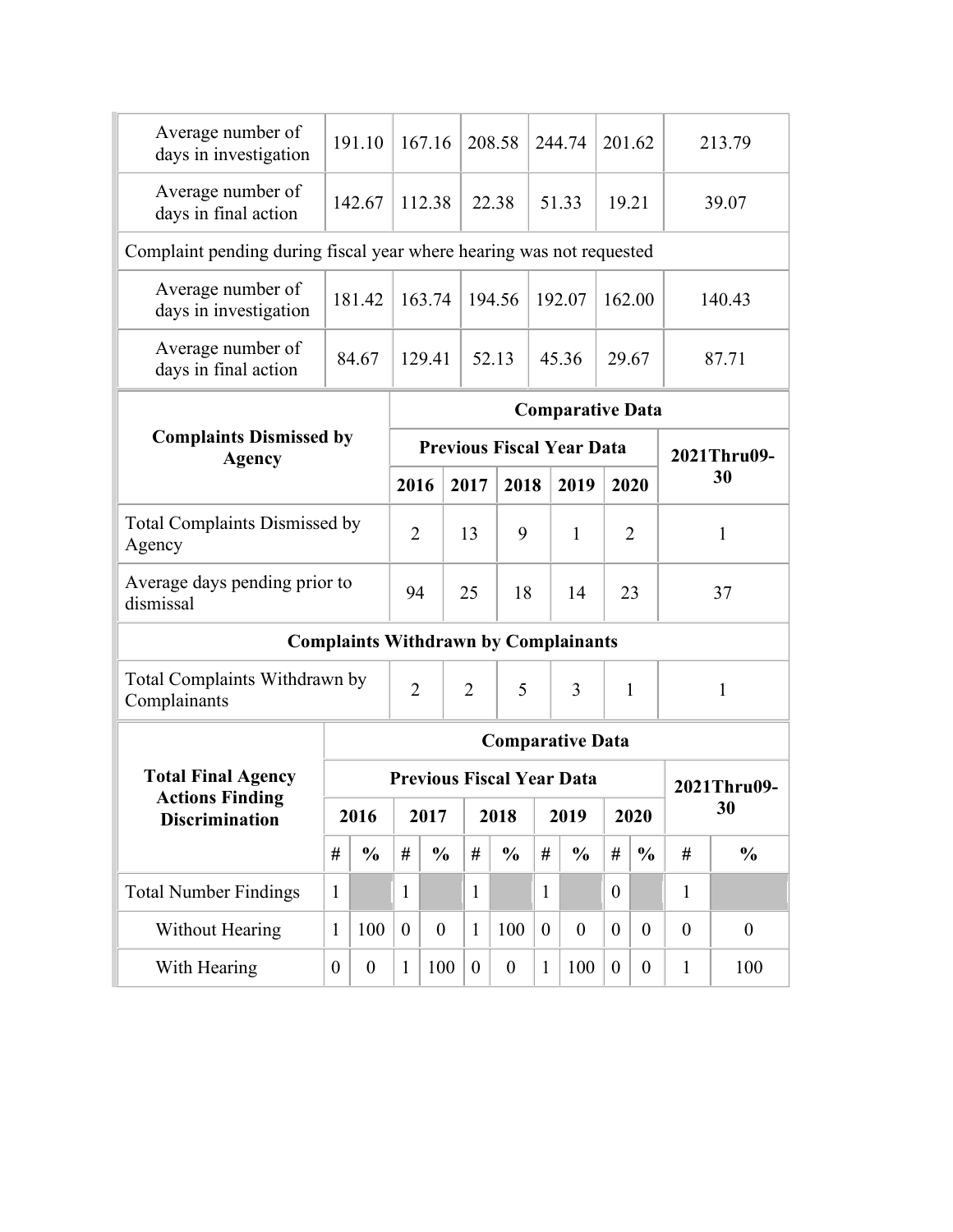| <b>Findings of</b>                                                                                        | <b>Comparative Data</b> |                  |                  |                  |                  |                  |                  |                                  |                  |                  |                  |                  |  |
|-----------------------------------------------------------------------------------------------------------|-------------------------|------------------|------------------|------------------|------------------|------------------|------------------|----------------------------------|------------------|------------------|------------------|------------------|--|
| <b>Discrimination Rendered</b><br>by Basis                                                                |                         |                  |                  |                  |                  |                  |                  | <b>Previous Fiscal Year Data</b> |                  |                  |                  | 2021Thru09-      |  |
| <b>Note: Complaints can be</b>                                                                            |                         | 2016             |                  | 2017             |                  | 2018             |                  | 2019                             |                  | 2020             |                  | 30               |  |
| filed alleging multiple<br>bases. The sum of the<br>bases may not equal total<br>complaints and findings. | #                       | $\frac{0}{0}$    | #                | $\frac{0}{0}$    | #                | $\frac{0}{0}$    | #                | $\frac{0}{0}$                    | #                | $\frac{0}{0}$    | #                | $\frac{0}{0}$    |  |
| <b>Total Number Findings</b>                                                                              | $\mathbf{1}$            |                  | $\mathbf{1}$     |                  | $\theta$         |                  | 1                |                                  | $\theta$         |                  | 1                |                  |  |
| Race                                                                                                      | $\overline{0}$          | $\overline{0}$   | $\mathbf{1}$     | 100              | $\overline{0}$   | $\overline{0}$   | $\boldsymbol{0}$ | $\overline{0}$                   | $\mathbf{0}$     | $\overline{0}$   | $\overline{0}$   | $\boldsymbol{0}$ |  |
| Color                                                                                                     | $\overline{0}$          | $\overline{0}$   | $\theta$         | $\theta$         | $\theta$         | $\overline{0}$   | $\boldsymbol{0}$ | $\overline{0}$                   | $\theta$         | $\overline{0}$   | $\overline{0}$   | $\boldsymbol{0}$ |  |
| Religion                                                                                                  | $\theta$                | $\overline{0}$   | $\theta$         | $\theta$         | $\theta$         | $\overline{0}$   | $\boldsymbol{0}$ | $\overline{0}$                   | $\theta$         | $\overline{0}$   | $\overline{0}$   | $\boldsymbol{0}$ |  |
| Reprisal                                                                                                  | $\mathbf{1}$            | 100              | $\theta$         | $\theta$         | $\theta$         | $\boldsymbol{0}$ | 1                | 100                              | $\boldsymbol{0}$ | $\overline{0}$   | 1                | 100              |  |
| <b>Sex</b>                                                                                                | $\theta$                | $\theta$         | $\theta$         | $\theta$         | $\theta$         | $\overline{0}$   | $\boldsymbol{0}$ | $\boldsymbol{0}$                 | $\boldsymbol{0}$ | $\overline{0}$   | $\overline{0}$   | $\boldsymbol{0}$ |  |
| <b>PDA</b>                                                                                                | $\theta$                | $\theta$         | $\theta$         | $\theta$         | $\theta$         | $\theta$         | $\boldsymbol{0}$ | $\theta$                         | $\theta$         | $\overline{0}$   | $\overline{0}$   | $\boldsymbol{0}$ |  |
| National Origin                                                                                           | $\theta$                | $\theta$         | $\theta$         | $\theta$         | $\theta$         | $\theta$         | $\boldsymbol{0}$ | $\overline{0}$                   | $\theta$         | $\theta$         | $\theta$         | $\boldsymbol{0}$ |  |
| Equal Pay Act                                                                                             | $\theta$                | $\theta$         | $\theta$         | $\theta$         | $\theta$         | $\theta$         | $\boldsymbol{0}$ | $\overline{0}$                   | $\overline{0}$   | $\theta$         | $\theta$         | $\theta$         |  |
| Age                                                                                                       | $\theta$                | $\theta$         | $\mathbf{1}$     | 100              | $\theta$         | $\theta$         | $\boldsymbol{0}$ | $\overline{0}$                   | $\overline{0}$   | $\theta$         | $\theta$         | $\theta$         |  |
| Disability                                                                                                | $\theta$                | $\theta$         | $\theta$         | $\theta$         | $\theta$         | $\theta$         | $\theta$         | $\theta$                         | $\theta$         | $\theta$         | 1                | 100              |  |
| Genetics                                                                                                  | $\theta$                | $\theta$         | $\theta$         | $\theta$         | $\theta$         | $\theta$         | $\boldsymbol{0}$ | $\theta$                         | $\theta$         | $\theta$         | $\theta$         | $\boldsymbol{0}$ |  |
| Non-EEO                                                                                                   | $\theta$                | $\theta$         | $\theta$         | $\boldsymbol{0}$ | $\theta$         | $\theta$         | $\boldsymbol{0}$ | $\boldsymbol{0}$                 | $\boldsymbol{0}$ | $\theta$         | $\theta$         | $\overline{0}$   |  |
|                                                                                                           |                         |                  |                  |                  |                  |                  |                  |                                  |                  |                  |                  |                  |  |
| <b>Findings After Hearing</b>                                                                             | $\theta$                |                  | $\mathbf{1}$     |                  | $\overline{0}$   |                  | $\mathbf{1}$     |                                  | $\boldsymbol{0}$ |                  | $\mathbf{1}$     |                  |  |
| Race                                                                                                      | $\boldsymbol{0}$        | $\boldsymbol{0}$ | $\mathbf{1}$     | 100              | $\overline{0}$   | $\boldsymbol{0}$ | $\boldsymbol{0}$ | $\boldsymbol{0}$                 | $\overline{0}$   | $\boldsymbol{0}$ | $\boldsymbol{0}$ | $\boldsymbol{0}$ |  |
| Color                                                                                                     | $\boldsymbol{0}$        | $\boldsymbol{0}$ | $\theta$         | $\boldsymbol{0}$ | $\overline{0}$   | $\overline{0}$   | $\boldsymbol{0}$ | $\boldsymbol{0}$                 | $\boldsymbol{0}$ | $\boldsymbol{0}$ | $\boldsymbol{0}$ | $\boldsymbol{0}$ |  |
| Religion                                                                                                  | $\theta$                | $\boldsymbol{0}$ | $\overline{0}$   | $\boldsymbol{0}$ | $\overline{0}$   | $\overline{0}$   | $\boldsymbol{0}$ | $\boldsymbol{0}$                 | $\boldsymbol{0}$ | $\overline{0}$   | $\boldsymbol{0}$ | $\boldsymbol{0}$ |  |
| Reprisal                                                                                                  | $\mathbf{0}$            | $\boldsymbol{0}$ | $\overline{0}$   | $\boldsymbol{0}$ | $\overline{0}$   | $\overline{0}$   | $\mathbf{1}$     | 100                              | $\boldsymbol{0}$ | $\overline{0}$   | $\mathbf{1}$     | 100              |  |
| <b>Sex</b>                                                                                                | $\overline{0}$          | $\boldsymbol{0}$ | $\theta$         | $\boldsymbol{0}$ | $\overline{0}$   | $\boldsymbol{0}$ | $\boldsymbol{0}$ | $\boldsymbol{0}$                 | $\boldsymbol{0}$ | $\overline{0}$   | $\boldsymbol{0}$ | $\boldsymbol{0}$ |  |
| <b>PDA</b>                                                                                                | $\boldsymbol{0}$        | $\boldsymbol{0}$ | $\boldsymbol{0}$ | $\boldsymbol{0}$ | $\boldsymbol{0}$ | $\boldsymbol{0}$ | $\boldsymbol{0}$ | $\boldsymbol{0}$                 | $\boldsymbol{0}$ | $\overline{0}$   | $\boldsymbol{0}$ | $\boldsymbol{0}$ |  |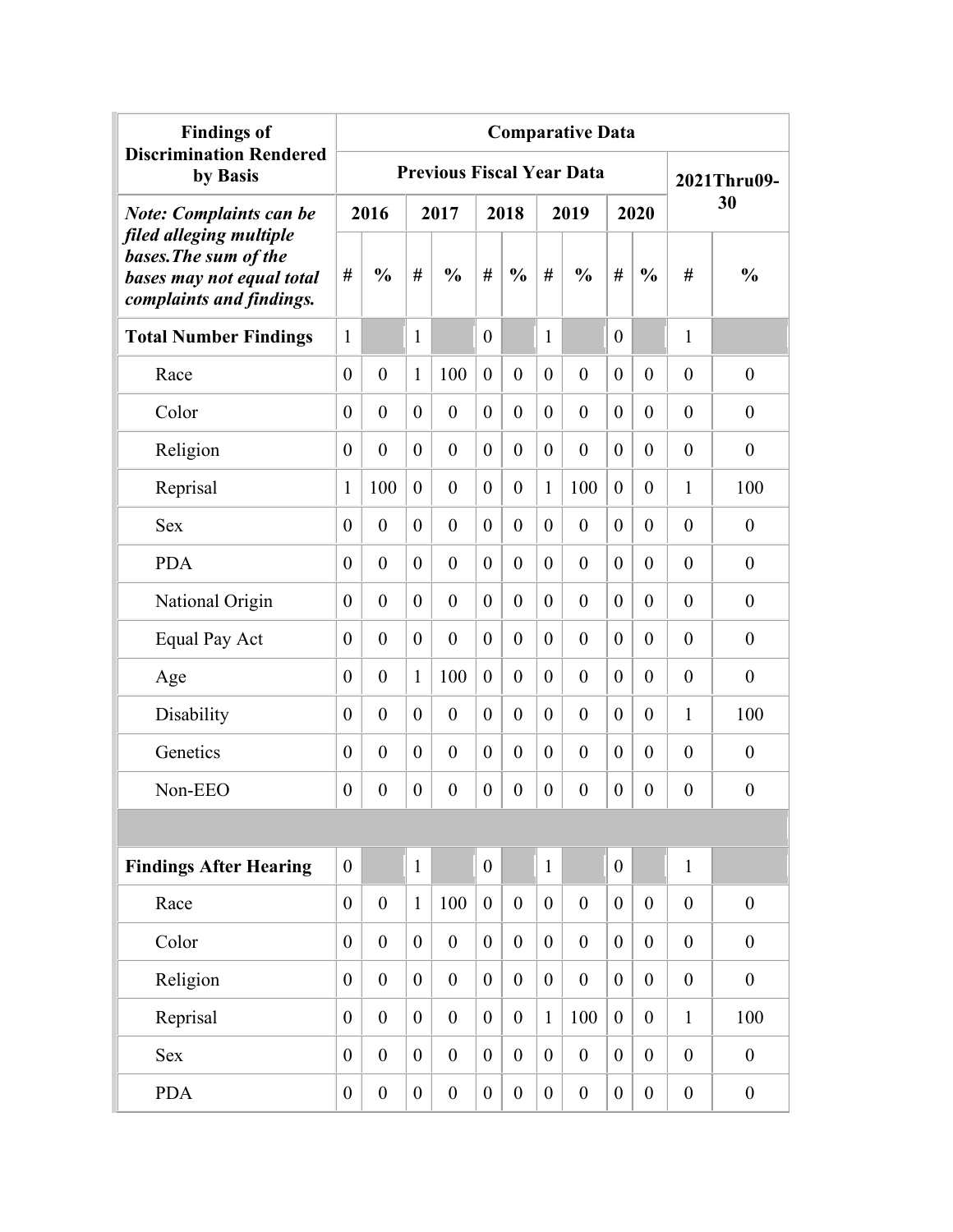| National Origin<br>$\boldsymbol{0}$<br>$\boldsymbol{0}$<br>$\boldsymbol{0}$<br>$\boldsymbol{0}$<br>$\mathbf{0}$<br>$\overline{0}$<br>$\boldsymbol{0}$<br>$\boldsymbol{0}$<br>$\boldsymbol{0}$<br>$\boldsymbol{0}$<br>$\boldsymbol{0}$<br>$\boldsymbol{0}$<br>Equal Pay Act<br>$\boldsymbol{0}$<br>$\boldsymbol{0}$<br>$\boldsymbol{0}$<br>$\boldsymbol{0}$<br>$\boldsymbol{0}$<br>$\boldsymbol{0}$<br>$\boldsymbol{0}$<br>$\boldsymbol{0}$<br>$\boldsymbol{0}$<br>$\boldsymbol{0}$<br>$\theta$<br>$\overline{0}$<br>$\boldsymbol{0}$<br>$\mathbf{1}$<br>100<br>$\boldsymbol{0}$<br>$\boldsymbol{0}$<br>$\boldsymbol{0}$<br>$\mathbf{0}$<br>$\boldsymbol{0}$<br>$\boldsymbol{0}$<br>Age<br>$\boldsymbol{0}$<br>$\boldsymbol{0}$<br>$\overline{0}$<br>$\mathbf{0}$<br>Disability<br>$\boldsymbol{0}$<br>$\boldsymbol{0}$<br>$\boldsymbol{0}$<br>$\boldsymbol{0}$<br>$\boldsymbol{0}$<br>$\boldsymbol{0}$<br>$\mathbf{0}$<br>$\mathbf{1}$<br>$\boldsymbol{0}$<br>$\overline{0}$<br>Genetics<br>$\boldsymbol{0}$<br>$\boldsymbol{0}$<br>$\boldsymbol{0}$<br>$\boldsymbol{0}$<br>$\boldsymbol{0}$<br>$\boldsymbol{0}$<br>$\mathbf{0}$<br>$\boldsymbol{0}$<br>$\boldsymbol{0}$<br>$\boldsymbol{0}$<br>$\theta$<br>$\overline{0}$<br>$\boldsymbol{0}$<br>$\mathbf{0}$<br>$\boldsymbol{0}$<br>Non-EEO<br>$\boldsymbol{0}$<br>$\boldsymbol{0}$<br>$\boldsymbol{0}$<br>$\overline{0}$<br>$\boldsymbol{0}$<br>$\boldsymbol{0}$<br>$\boldsymbol{0}$<br>$\boldsymbol{0}$<br>$\boldsymbol{0}$<br><b>Findings Without</b><br>$\mathbf{0}$<br>$\overline{0}$<br>$\overline{0}$<br>$\boldsymbol{0}$<br>$\boldsymbol{0}$<br>$\mathbf{1}$<br><b>Hearing</b><br>Race<br>$\boldsymbol{0}$<br>$\boldsymbol{0}$<br>$\boldsymbol{0}$<br>$\overline{0}$<br>$\boldsymbol{0}$<br>$\boldsymbol{0}$<br>$\boldsymbol{0}$<br>$\mathbf{0}$<br>$\overline{0}$<br>$\boldsymbol{0}$<br>$\boldsymbol{0}$<br>$\overline{0}$<br>Color<br>$\boldsymbol{0}$<br>$\boldsymbol{0}$<br>$\boldsymbol{0}$<br>$\boldsymbol{0}$<br>$\boldsymbol{0}$<br>$\boldsymbol{0}$<br>$\mathbf{0}$<br>$\boldsymbol{0}$<br>$\boldsymbol{0}$<br>$\boldsymbol{0}$<br>$\overline{0}$<br>$\overline{0}$<br>Religion<br>$\boldsymbol{0}$<br>$\boldsymbol{0}$<br>$\boldsymbol{0}$<br>$\boldsymbol{0}$<br>$\boldsymbol{0}$<br>$\boldsymbol{0}$<br>$\boldsymbol{0}$<br>$\theta$<br>$\overline{0}$<br>$\boldsymbol{0}$<br>$\boldsymbol{0}$<br>$\overline{0}$<br>Reprisal<br>100<br>$\boldsymbol{0}$<br>1<br>$\boldsymbol{0}$<br>$\boldsymbol{0}$<br>$\theta$<br>$\overline{0}$<br>$\boldsymbol{0}$<br>$\boldsymbol{0}$<br>$\overline{0}$<br>$\boldsymbol{0}$<br>$\boldsymbol{0}$<br>$\boldsymbol{0}$<br>$\boldsymbol{0}$<br><b>Sex</b><br>$\boldsymbol{0}$<br>$\boldsymbol{0}$<br>$\boldsymbol{0}$<br>$\theta$<br>$\theta$<br>$\overline{0}$<br>$\boldsymbol{0}$<br>$\theta$<br>$\boldsymbol{0}$<br>$\boldsymbol{0}$<br><b>PDA</b><br>$\boldsymbol{0}$<br>$\boldsymbol{0}$<br>$\boldsymbol{0}$<br>$\boldsymbol{0}$<br>$\boldsymbol{0}$<br>$\boldsymbol{0}$<br>$\boldsymbol{0}$<br>$\theta$<br>$\overline{0}$<br>$\boldsymbol{0}$<br>$\theta$<br>$\boldsymbol{0}$<br>National Origin<br>$\boldsymbol{0}$<br>$\boldsymbol{0}$<br>$\boldsymbol{0}$<br>$\boldsymbol{0}$<br>$\boldsymbol{0}$<br>$\boldsymbol{0}$<br>$\boldsymbol{0}$<br>$\overline{0}$<br>$\boldsymbol{0}$<br>$\boldsymbol{0}$<br>$\theta$<br>$\overline{0}$<br>Equal Pay Act<br>$\boldsymbol{0}$<br>$\boldsymbol{0}$<br>$\boldsymbol{0}$<br>$\boldsymbol{0}$<br>$\boldsymbol{0}$<br>$\boldsymbol{0}$<br>$\boldsymbol{0}$<br>$\boldsymbol{0}$<br>$\boldsymbol{0}$<br>$\theta$<br>$\overline{0}$<br>$\theta$<br>$\boldsymbol{0}$<br>$\boldsymbol{0}$<br>$\boldsymbol{0}$<br>$\boldsymbol{0}$<br>$\boldsymbol{0}$<br>$\boldsymbol{0}$<br>Age<br>$\boldsymbol{0}$<br>$\theta$<br>$\overline{0}$<br>$\boldsymbol{0}$<br>$\boldsymbol{0}$<br>$\boldsymbol{0}$<br>$\boldsymbol{0}$<br>$\overline{0}$<br>Disability<br>$\boldsymbol{0}$<br>$\boldsymbol{0}$<br>$\boldsymbol{0}$<br>$\boldsymbol{0}$<br>$\boldsymbol{0}$<br>$\boldsymbol{0}$<br>$\boldsymbol{0}$<br>$\boldsymbol{0}$<br>$\boldsymbol{0}$<br>$\boldsymbol{0}$<br>Genetics<br>$\theta$<br>$\overline{0}$<br>$\theta$<br>$\overline{0}$<br>$\overline{0}$<br>$\overline{0}$<br>$\overline{0}$<br>$\theta$<br>$\theta$<br>$\boldsymbol{0}$<br>$\theta$<br>$\theta$<br>$\boldsymbol{0}$<br>$\boldsymbol{0}$<br>$\boldsymbol{0}$<br>$\overline{0}$<br>$\boldsymbol{0}$<br>Non-EEO<br>$\boldsymbol{0}$<br>$\boldsymbol{0}$<br>$\theta$<br>$\overline{0}$<br>$\boldsymbol{0}$<br>$\boldsymbol{0}$<br>$\overline{0}$<br><b>Comparative Data</b><br><b>Findings of</b><br><b>Previous Fiscal Year Data</b><br>2021Thru09-<br><b>Discrimination</b><br>30<br>2016<br>2017<br>2018<br>2019<br>2020<br><b>Rendered by Issue</b><br>$\#$<br>#<br>$\frac{0}{0}$<br>#<br>$\frac{0}{0}$<br>#<br>$\frac{0}{0}$<br>#<br>#<br>$\frac{0}{0}$<br>$\frac{0}{0}$<br>$\frac{0}{0}$<br><b>Total Number Findings</b><br>$\mathbf{1}$<br>$\mathbf{1}$<br>$\mathbf{1}$<br>$\boldsymbol{0}$<br>$\mathbf{1}$<br>$\boldsymbol{0}$ |  |  |  |  |  |  |     |
|-------------------------------------------------------------------------------------------------------------------------------------------------------------------------------------------------------------------------------------------------------------------------------------------------------------------------------------------------------------------------------------------------------------------------------------------------------------------------------------------------------------------------------------------------------------------------------------------------------------------------------------------------------------------------------------------------------------------------------------------------------------------------------------------------------------------------------------------------------------------------------------------------------------------------------------------------------------------------------------------------------------------------------------------------------------------------------------------------------------------------------------------------------------------------------------------------------------------------------------------------------------------------------------------------------------------------------------------------------------------------------------------------------------------------------------------------------------------------------------------------------------------------------------------------------------------------------------------------------------------------------------------------------------------------------------------------------------------------------------------------------------------------------------------------------------------------------------------------------------------------------------------------------------------------------------------------------------------------------------------------------------------------------------------------------------------------------------------------------------------------------------------------------------------------------------------------------------------------------------------------------------------------------------------------------------------------------------------------------------------------------------------------------------------------------------------------------------------------------------------------------------------------------------------------------------------------------------------------------------------------------------------------------------------------------------------------------------------------------------------------------------------------------------------------------------------------------------------------------------------------------------------------------------------------------------------------------------------------------------------------------------------------------------------------------------------------------------------------------------------------------------------------------------------------------------------------------------------------------------------------------------------------------------------------------------------------------------------------------------------------------------------------------------------------------------------------------------------------------------------------------------------------------------------------------------------------------------------------------------------------------------------------------------------------------------------------------------------------------------------------------------------------------------------------------------------------------------------------------------------------------------------------------------------------------------------------------------------------------------------------------------------------------------------------------------------------------------------------------------------------------------------------------------------------------------------------------------------------------------------------------------------------------------------------------------------------------------------------------------------------------------------------------------------------------------------------------------------------------------------------------------------------------------------------------------------------------------------------------------------------------------------------------------------------------------------------------------------------------------------------------------------------------------------------------------------------------------------------------------------------------------------------------------------------------------------------------------------------------------------------------------------------------------------------|--|--|--|--|--|--|-----|
|                                                                                                                                                                                                                                                                                                                                                                                                                                                                                                                                                                                                                                                                                                                                                                                                                                                                                                                                                                                                                                                                                                                                                                                                                                                                                                                                                                                                                                                                                                                                                                                                                                                                                                                                                                                                                                                                                                                                                                                                                                                                                                                                                                                                                                                                                                                                                                                                                                                                                                                                                                                                                                                                                                                                                                                                                                                                                                                                                                                                                                                                                                                                                                                                                                                                                                                                                                                                                                                                                                                                                                                                                                                                                                                                                                                                                                                                                                                                                                                                                                                                                                                                                                                                                                                                                                                                                                                                                                                                                                                                                                                                                                                                                                                                                                                                                                                                                                                                                                                                                                                 |  |  |  |  |  |  |     |
|                                                                                                                                                                                                                                                                                                                                                                                                                                                                                                                                                                                                                                                                                                                                                                                                                                                                                                                                                                                                                                                                                                                                                                                                                                                                                                                                                                                                                                                                                                                                                                                                                                                                                                                                                                                                                                                                                                                                                                                                                                                                                                                                                                                                                                                                                                                                                                                                                                                                                                                                                                                                                                                                                                                                                                                                                                                                                                                                                                                                                                                                                                                                                                                                                                                                                                                                                                                                                                                                                                                                                                                                                                                                                                                                                                                                                                                                                                                                                                                                                                                                                                                                                                                                                                                                                                                                                                                                                                                                                                                                                                                                                                                                                                                                                                                                                                                                                                                                                                                                                                                 |  |  |  |  |  |  |     |
|                                                                                                                                                                                                                                                                                                                                                                                                                                                                                                                                                                                                                                                                                                                                                                                                                                                                                                                                                                                                                                                                                                                                                                                                                                                                                                                                                                                                                                                                                                                                                                                                                                                                                                                                                                                                                                                                                                                                                                                                                                                                                                                                                                                                                                                                                                                                                                                                                                                                                                                                                                                                                                                                                                                                                                                                                                                                                                                                                                                                                                                                                                                                                                                                                                                                                                                                                                                                                                                                                                                                                                                                                                                                                                                                                                                                                                                                                                                                                                                                                                                                                                                                                                                                                                                                                                                                                                                                                                                                                                                                                                                                                                                                                                                                                                                                                                                                                                                                                                                                                                                 |  |  |  |  |  |  |     |
|                                                                                                                                                                                                                                                                                                                                                                                                                                                                                                                                                                                                                                                                                                                                                                                                                                                                                                                                                                                                                                                                                                                                                                                                                                                                                                                                                                                                                                                                                                                                                                                                                                                                                                                                                                                                                                                                                                                                                                                                                                                                                                                                                                                                                                                                                                                                                                                                                                                                                                                                                                                                                                                                                                                                                                                                                                                                                                                                                                                                                                                                                                                                                                                                                                                                                                                                                                                                                                                                                                                                                                                                                                                                                                                                                                                                                                                                                                                                                                                                                                                                                                                                                                                                                                                                                                                                                                                                                                                                                                                                                                                                                                                                                                                                                                                                                                                                                                                                                                                                                                                 |  |  |  |  |  |  | 100 |
|                                                                                                                                                                                                                                                                                                                                                                                                                                                                                                                                                                                                                                                                                                                                                                                                                                                                                                                                                                                                                                                                                                                                                                                                                                                                                                                                                                                                                                                                                                                                                                                                                                                                                                                                                                                                                                                                                                                                                                                                                                                                                                                                                                                                                                                                                                                                                                                                                                                                                                                                                                                                                                                                                                                                                                                                                                                                                                                                                                                                                                                                                                                                                                                                                                                                                                                                                                                                                                                                                                                                                                                                                                                                                                                                                                                                                                                                                                                                                                                                                                                                                                                                                                                                                                                                                                                                                                                                                                                                                                                                                                                                                                                                                                                                                                                                                                                                                                                                                                                                                                                 |  |  |  |  |  |  |     |
|                                                                                                                                                                                                                                                                                                                                                                                                                                                                                                                                                                                                                                                                                                                                                                                                                                                                                                                                                                                                                                                                                                                                                                                                                                                                                                                                                                                                                                                                                                                                                                                                                                                                                                                                                                                                                                                                                                                                                                                                                                                                                                                                                                                                                                                                                                                                                                                                                                                                                                                                                                                                                                                                                                                                                                                                                                                                                                                                                                                                                                                                                                                                                                                                                                                                                                                                                                                                                                                                                                                                                                                                                                                                                                                                                                                                                                                                                                                                                                                                                                                                                                                                                                                                                                                                                                                                                                                                                                                                                                                                                                                                                                                                                                                                                                                                                                                                                                                                                                                                                                                 |  |  |  |  |  |  |     |
|                                                                                                                                                                                                                                                                                                                                                                                                                                                                                                                                                                                                                                                                                                                                                                                                                                                                                                                                                                                                                                                                                                                                                                                                                                                                                                                                                                                                                                                                                                                                                                                                                                                                                                                                                                                                                                                                                                                                                                                                                                                                                                                                                                                                                                                                                                                                                                                                                                                                                                                                                                                                                                                                                                                                                                                                                                                                                                                                                                                                                                                                                                                                                                                                                                                                                                                                                                                                                                                                                                                                                                                                                                                                                                                                                                                                                                                                                                                                                                                                                                                                                                                                                                                                                                                                                                                                                                                                                                                                                                                                                                                                                                                                                                                                                                                                                                                                                                                                                                                                                                                 |  |  |  |  |  |  |     |
|                                                                                                                                                                                                                                                                                                                                                                                                                                                                                                                                                                                                                                                                                                                                                                                                                                                                                                                                                                                                                                                                                                                                                                                                                                                                                                                                                                                                                                                                                                                                                                                                                                                                                                                                                                                                                                                                                                                                                                                                                                                                                                                                                                                                                                                                                                                                                                                                                                                                                                                                                                                                                                                                                                                                                                                                                                                                                                                                                                                                                                                                                                                                                                                                                                                                                                                                                                                                                                                                                                                                                                                                                                                                                                                                                                                                                                                                                                                                                                                                                                                                                                                                                                                                                                                                                                                                                                                                                                                                                                                                                                                                                                                                                                                                                                                                                                                                                                                                                                                                                                                 |  |  |  |  |  |  |     |
|                                                                                                                                                                                                                                                                                                                                                                                                                                                                                                                                                                                                                                                                                                                                                                                                                                                                                                                                                                                                                                                                                                                                                                                                                                                                                                                                                                                                                                                                                                                                                                                                                                                                                                                                                                                                                                                                                                                                                                                                                                                                                                                                                                                                                                                                                                                                                                                                                                                                                                                                                                                                                                                                                                                                                                                                                                                                                                                                                                                                                                                                                                                                                                                                                                                                                                                                                                                                                                                                                                                                                                                                                                                                                                                                                                                                                                                                                                                                                                                                                                                                                                                                                                                                                                                                                                                                                                                                                                                                                                                                                                                                                                                                                                                                                                                                                                                                                                                                                                                                                                                 |  |  |  |  |  |  |     |
|                                                                                                                                                                                                                                                                                                                                                                                                                                                                                                                                                                                                                                                                                                                                                                                                                                                                                                                                                                                                                                                                                                                                                                                                                                                                                                                                                                                                                                                                                                                                                                                                                                                                                                                                                                                                                                                                                                                                                                                                                                                                                                                                                                                                                                                                                                                                                                                                                                                                                                                                                                                                                                                                                                                                                                                                                                                                                                                                                                                                                                                                                                                                                                                                                                                                                                                                                                                                                                                                                                                                                                                                                                                                                                                                                                                                                                                                                                                                                                                                                                                                                                                                                                                                                                                                                                                                                                                                                                                                                                                                                                                                                                                                                                                                                                                                                                                                                                                                                                                                                                                 |  |  |  |  |  |  |     |
|                                                                                                                                                                                                                                                                                                                                                                                                                                                                                                                                                                                                                                                                                                                                                                                                                                                                                                                                                                                                                                                                                                                                                                                                                                                                                                                                                                                                                                                                                                                                                                                                                                                                                                                                                                                                                                                                                                                                                                                                                                                                                                                                                                                                                                                                                                                                                                                                                                                                                                                                                                                                                                                                                                                                                                                                                                                                                                                                                                                                                                                                                                                                                                                                                                                                                                                                                                                                                                                                                                                                                                                                                                                                                                                                                                                                                                                                                                                                                                                                                                                                                                                                                                                                                                                                                                                                                                                                                                                                                                                                                                                                                                                                                                                                                                                                                                                                                                                                                                                                                                                 |  |  |  |  |  |  |     |
|                                                                                                                                                                                                                                                                                                                                                                                                                                                                                                                                                                                                                                                                                                                                                                                                                                                                                                                                                                                                                                                                                                                                                                                                                                                                                                                                                                                                                                                                                                                                                                                                                                                                                                                                                                                                                                                                                                                                                                                                                                                                                                                                                                                                                                                                                                                                                                                                                                                                                                                                                                                                                                                                                                                                                                                                                                                                                                                                                                                                                                                                                                                                                                                                                                                                                                                                                                                                                                                                                                                                                                                                                                                                                                                                                                                                                                                                                                                                                                                                                                                                                                                                                                                                                                                                                                                                                                                                                                                                                                                                                                                                                                                                                                                                                                                                                                                                                                                                                                                                                                                 |  |  |  |  |  |  |     |
|                                                                                                                                                                                                                                                                                                                                                                                                                                                                                                                                                                                                                                                                                                                                                                                                                                                                                                                                                                                                                                                                                                                                                                                                                                                                                                                                                                                                                                                                                                                                                                                                                                                                                                                                                                                                                                                                                                                                                                                                                                                                                                                                                                                                                                                                                                                                                                                                                                                                                                                                                                                                                                                                                                                                                                                                                                                                                                                                                                                                                                                                                                                                                                                                                                                                                                                                                                                                                                                                                                                                                                                                                                                                                                                                                                                                                                                                                                                                                                                                                                                                                                                                                                                                                                                                                                                                                                                                                                                                                                                                                                                                                                                                                                                                                                                                                                                                                                                                                                                                                                                 |  |  |  |  |  |  |     |
|                                                                                                                                                                                                                                                                                                                                                                                                                                                                                                                                                                                                                                                                                                                                                                                                                                                                                                                                                                                                                                                                                                                                                                                                                                                                                                                                                                                                                                                                                                                                                                                                                                                                                                                                                                                                                                                                                                                                                                                                                                                                                                                                                                                                                                                                                                                                                                                                                                                                                                                                                                                                                                                                                                                                                                                                                                                                                                                                                                                                                                                                                                                                                                                                                                                                                                                                                                                                                                                                                                                                                                                                                                                                                                                                                                                                                                                                                                                                                                                                                                                                                                                                                                                                                                                                                                                                                                                                                                                                                                                                                                                                                                                                                                                                                                                                                                                                                                                                                                                                                                                 |  |  |  |  |  |  |     |
|                                                                                                                                                                                                                                                                                                                                                                                                                                                                                                                                                                                                                                                                                                                                                                                                                                                                                                                                                                                                                                                                                                                                                                                                                                                                                                                                                                                                                                                                                                                                                                                                                                                                                                                                                                                                                                                                                                                                                                                                                                                                                                                                                                                                                                                                                                                                                                                                                                                                                                                                                                                                                                                                                                                                                                                                                                                                                                                                                                                                                                                                                                                                                                                                                                                                                                                                                                                                                                                                                                                                                                                                                                                                                                                                                                                                                                                                                                                                                                                                                                                                                                                                                                                                                                                                                                                                                                                                                                                                                                                                                                                                                                                                                                                                                                                                                                                                                                                                                                                                                                                 |  |  |  |  |  |  |     |
|                                                                                                                                                                                                                                                                                                                                                                                                                                                                                                                                                                                                                                                                                                                                                                                                                                                                                                                                                                                                                                                                                                                                                                                                                                                                                                                                                                                                                                                                                                                                                                                                                                                                                                                                                                                                                                                                                                                                                                                                                                                                                                                                                                                                                                                                                                                                                                                                                                                                                                                                                                                                                                                                                                                                                                                                                                                                                                                                                                                                                                                                                                                                                                                                                                                                                                                                                                                                                                                                                                                                                                                                                                                                                                                                                                                                                                                                                                                                                                                                                                                                                                                                                                                                                                                                                                                                                                                                                                                                                                                                                                                                                                                                                                                                                                                                                                                                                                                                                                                                                                                 |  |  |  |  |  |  |     |
|                                                                                                                                                                                                                                                                                                                                                                                                                                                                                                                                                                                                                                                                                                                                                                                                                                                                                                                                                                                                                                                                                                                                                                                                                                                                                                                                                                                                                                                                                                                                                                                                                                                                                                                                                                                                                                                                                                                                                                                                                                                                                                                                                                                                                                                                                                                                                                                                                                                                                                                                                                                                                                                                                                                                                                                                                                                                                                                                                                                                                                                                                                                                                                                                                                                                                                                                                                                                                                                                                                                                                                                                                                                                                                                                                                                                                                                                                                                                                                                                                                                                                                                                                                                                                                                                                                                                                                                                                                                                                                                                                                                                                                                                                                                                                                                                                                                                                                                                                                                                                                                 |  |  |  |  |  |  |     |
|                                                                                                                                                                                                                                                                                                                                                                                                                                                                                                                                                                                                                                                                                                                                                                                                                                                                                                                                                                                                                                                                                                                                                                                                                                                                                                                                                                                                                                                                                                                                                                                                                                                                                                                                                                                                                                                                                                                                                                                                                                                                                                                                                                                                                                                                                                                                                                                                                                                                                                                                                                                                                                                                                                                                                                                                                                                                                                                                                                                                                                                                                                                                                                                                                                                                                                                                                                                                                                                                                                                                                                                                                                                                                                                                                                                                                                                                                                                                                                                                                                                                                                                                                                                                                                                                                                                                                                                                                                                                                                                                                                                                                                                                                                                                                                                                                                                                                                                                                                                                                                                 |  |  |  |  |  |  |     |
|                                                                                                                                                                                                                                                                                                                                                                                                                                                                                                                                                                                                                                                                                                                                                                                                                                                                                                                                                                                                                                                                                                                                                                                                                                                                                                                                                                                                                                                                                                                                                                                                                                                                                                                                                                                                                                                                                                                                                                                                                                                                                                                                                                                                                                                                                                                                                                                                                                                                                                                                                                                                                                                                                                                                                                                                                                                                                                                                                                                                                                                                                                                                                                                                                                                                                                                                                                                                                                                                                                                                                                                                                                                                                                                                                                                                                                                                                                                                                                                                                                                                                                                                                                                                                                                                                                                                                                                                                                                                                                                                                                                                                                                                                                                                                                                                                                                                                                                                                                                                                                                 |  |  |  |  |  |  |     |
|                                                                                                                                                                                                                                                                                                                                                                                                                                                                                                                                                                                                                                                                                                                                                                                                                                                                                                                                                                                                                                                                                                                                                                                                                                                                                                                                                                                                                                                                                                                                                                                                                                                                                                                                                                                                                                                                                                                                                                                                                                                                                                                                                                                                                                                                                                                                                                                                                                                                                                                                                                                                                                                                                                                                                                                                                                                                                                                                                                                                                                                                                                                                                                                                                                                                                                                                                                                                                                                                                                                                                                                                                                                                                                                                                                                                                                                                                                                                                                                                                                                                                                                                                                                                                                                                                                                                                                                                                                                                                                                                                                                                                                                                                                                                                                                                                                                                                                                                                                                                                                                 |  |  |  |  |  |  |     |
|                                                                                                                                                                                                                                                                                                                                                                                                                                                                                                                                                                                                                                                                                                                                                                                                                                                                                                                                                                                                                                                                                                                                                                                                                                                                                                                                                                                                                                                                                                                                                                                                                                                                                                                                                                                                                                                                                                                                                                                                                                                                                                                                                                                                                                                                                                                                                                                                                                                                                                                                                                                                                                                                                                                                                                                                                                                                                                                                                                                                                                                                                                                                                                                                                                                                                                                                                                                                                                                                                                                                                                                                                                                                                                                                                                                                                                                                                                                                                                                                                                                                                                                                                                                                                                                                                                                                                                                                                                                                                                                                                                                                                                                                                                                                                                                                                                                                                                                                                                                                                                                 |  |  |  |  |  |  |     |
|                                                                                                                                                                                                                                                                                                                                                                                                                                                                                                                                                                                                                                                                                                                                                                                                                                                                                                                                                                                                                                                                                                                                                                                                                                                                                                                                                                                                                                                                                                                                                                                                                                                                                                                                                                                                                                                                                                                                                                                                                                                                                                                                                                                                                                                                                                                                                                                                                                                                                                                                                                                                                                                                                                                                                                                                                                                                                                                                                                                                                                                                                                                                                                                                                                                                                                                                                                                                                                                                                                                                                                                                                                                                                                                                                                                                                                                                                                                                                                                                                                                                                                                                                                                                                                                                                                                                                                                                                                                                                                                                                                                                                                                                                                                                                                                                                                                                                                                                                                                                                                                 |  |  |  |  |  |  |     |
|                                                                                                                                                                                                                                                                                                                                                                                                                                                                                                                                                                                                                                                                                                                                                                                                                                                                                                                                                                                                                                                                                                                                                                                                                                                                                                                                                                                                                                                                                                                                                                                                                                                                                                                                                                                                                                                                                                                                                                                                                                                                                                                                                                                                                                                                                                                                                                                                                                                                                                                                                                                                                                                                                                                                                                                                                                                                                                                                                                                                                                                                                                                                                                                                                                                                                                                                                                                                                                                                                                                                                                                                                                                                                                                                                                                                                                                                                                                                                                                                                                                                                                                                                                                                                                                                                                                                                                                                                                                                                                                                                                                                                                                                                                                                                                                                                                                                                                                                                                                                                                                 |  |  |  |  |  |  |     |
|                                                                                                                                                                                                                                                                                                                                                                                                                                                                                                                                                                                                                                                                                                                                                                                                                                                                                                                                                                                                                                                                                                                                                                                                                                                                                                                                                                                                                                                                                                                                                                                                                                                                                                                                                                                                                                                                                                                                                                                                                                                                                                                                                                                                                                                                                                                                                                                                                                                                                                                                                                                                                                                                                                                                                                                                                                                                                                                                                                                                                                                                                                                                                                                                                                                                                                                                                                                                                                                                                                                                                                                                                                                                                                                                                                                                                                                                                                                                                                                                                                                                                                                                                                                                                                                                                                                                                                                                                                                                                                                                                                                                                                                                                                                                                                                                                                                                                                                                                                                                                                                 |  |  |  |  |  |  |     |
|                                                                                                                                                                                                                                                                                                                                                                                                                                                                                                                                                                                                                                                                                                                                                                                                                                                                                                                                                                                                                                                                                                                                                                                                                                                                                                                                                                                                                                                                                                                                                                                                                                                                                                                                                                                                                                                                                                                                                                                                                                                                                                                                                                                                                                                                                                                                                                                                                                                                                                                                                                                                                                                                                                                                                                                                                                                                                                                                                                                                                                                                                                                                                                                                                                                                                                                                                                                                                                                                                                                                                                                                                                                                                                                                                                                                                                                                                                                                                                                                                                                                                                                                                                                                                                                                                                                                                                                                                                                                                                                                                                                                                                                                                                                                                                                                                                                                                                                                                                                                                                                 |  |  |  |  |  |  |     |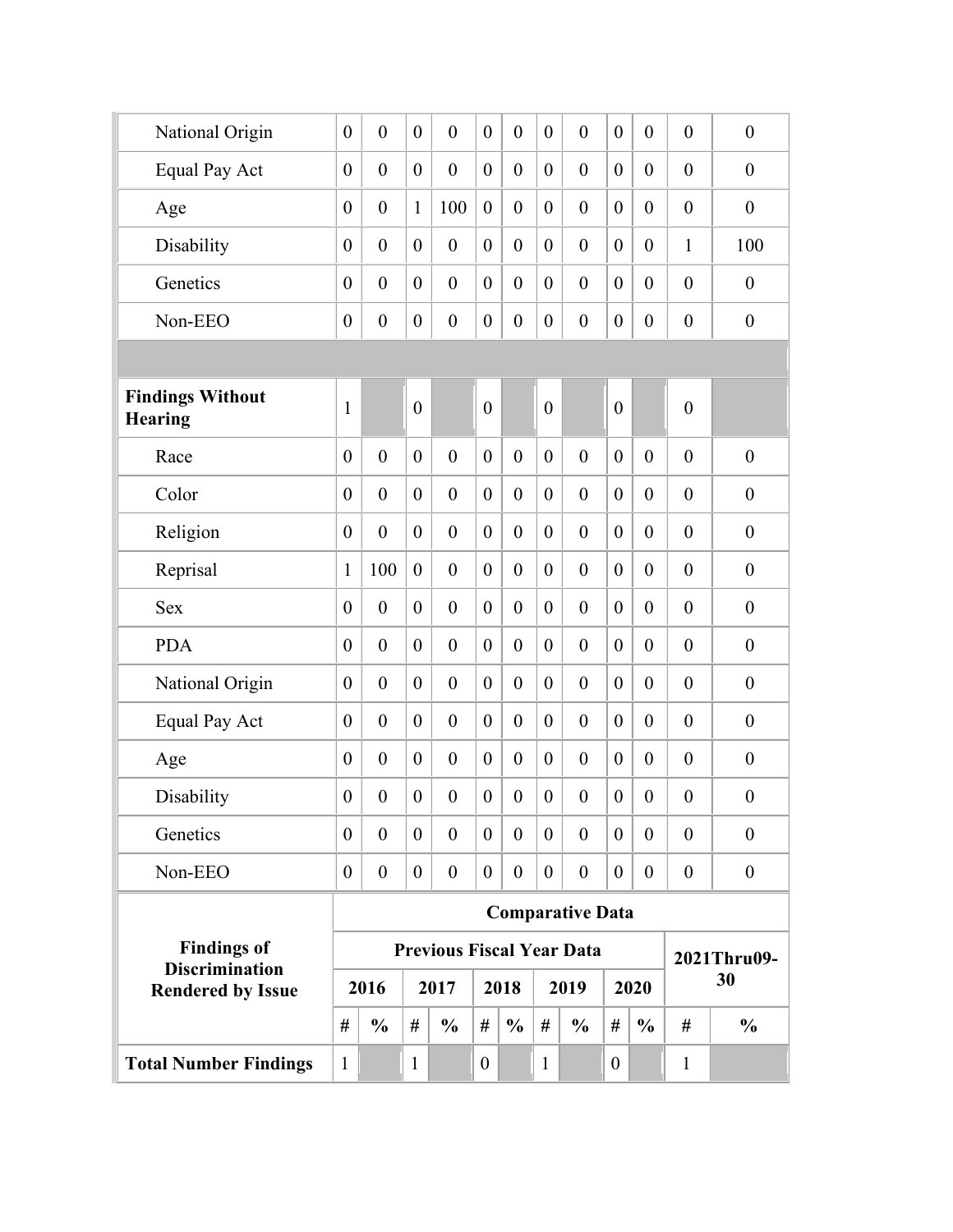| Appointment/Hire                              | $\overline{0}$   | $\overline{0}$   | $\theta$         | $\overline{0}$   | $\theta$       | $\overline{0}$   | $\theta$         | $\theta$         | $\theta$         | $\overline{0}$   | $\theta$         | $\boldsymbol{0}$ |
|-----------------------------------------------|------------------|------------------|------------------|------------------|----------------|------------------|------------------|------------------|------------------|------------------|------------------|------------------|
| <b>Assignment of Duties</b>                   | $\theta$         | $\theta$         | $\overline{0}$   | $\overline{0}$   | $\theta$       | $\overline{0}$   | $\theta$         | $\theta$         | $\theta$         | $\theta$         | $\theta$         | $\boldsymbol{0}$ |
| Awards                                        | $\theta$         | $\theta$         | $\overline{0}$   | $\overline{0}$   | $\theta$       | $\boldsymbol{0}$ | $\boldsymbol{0}$ | $\theta$         | $\overline{0}$   | $\theta$         | $\theta$         | $\boldsymbol{0}$ |
| Conversion to Full<br><b>Time/Perm Status</b> | $\theta$         | $\boldsymbol{0}$ | $\theta$         | $\overline{0}$   | $\theta$       | $\boldsymbol{0}$ | $\boldsymbol{0}$ | $\theta$         | $\overline{0}$   | $\theta$         | $\theta$         | $\boldsymbol{0}$ |
| Disciplinary Action                           |                  |                  |                  |                  |                |                  |                  |                  |                  |                  |                  |                  |
| Demotion                                      | $\overline{0}$   | $\overline{0}$   | $\overline{0}$   | $\overline{0}$   | $\overline{0}$ | $\overline{0}$   | $\theta$         | $\mathbf{0}$     | $\overline{0}$   | $\mathbf{0}$     | $\theta$         | $\boldsymbol{0}$ |
| Reprimand                                     | $\theta$         | $\theta$         | $\theta$         | $\theta$         | $\theta$       | $\overline{0}$   | $\theta$         | $\theta$         | $\theta$         | $\theta$         | $\theta$         | $\overline{0}$   |
| Suspension                                    | $\theta$         | $\overline{0}$   | $\theta$         | $\theta$         | $\theta$       | $\overline{0}$   | $\theta$         | $\mathbf{0}$     | $\theta$         | $\theta$         | $\theta$         | $\boldsymbol{0}$ |
| Removal                                       | $\theta$         | $\overline{0}$   | $\overline{0}$   | $\overline{0}$   | $\theta$       | $\overline{0}$   | $\theta$         | $\theta$         | $\overline{0}$   | $\theta$         | $\theta$         | $\boldsymbol{0}$ |
| Duty Hours                                    | $\theta$         | $\overline{0}$   | $\theta$         | $\overline{0}$   | $\theta$       | $\overline{0}$   | $\boldsymbol{0}$ | $\theta$         | $\theta$         | $\overline{0}$   | $\theta$         | $\boldsymbol{0}$ |
| Perf. Eval./ Appraisal                        | $\theta$         | $\overline{0}$   | $\theta$         | $\overline{0}$   | $\overline{0}$ | $\overline{0}$   | $\mathbf{1}$     | 100              | $\theta$         | $\theta$         | $\theta$         | $\boldsymbol{0}$ |
| Examination/Test                              | $\theta$         | $\boldsymbol{0}$ | $\boldsymbol{0}$ | $\boldsymbol{0}$ | $\theta$       | $\boldsymbol{0}$ | $\boldsymbol{0}$ | $\boldsymbol{0}$ | $\boldsymbol{0}$ | $\theta$         | $\theta$         | $\boldsymbol{0}$ |
| Harassment                                    |                  |                  |                  |                  |                |                  |                  |                  |                  |                  |                  |                  |
| Non-Sexual                                    | $\theta$         | $\overline{0}$   | $\theta$         | $\theta$         | $\theta$       | $\overline{0}$   | $\mathbf{1}$     | 100              | $\theta$         | $\mathbf{0}$     | $\mathbf{1}$     | 100              |
| Sexual                                        | $\theta$         | $\theta$         | $\theta$         | $\theta$         | $\overline{0}$ | $\overline{0}$   | $\theta$         | $\theta$         | $\overline{0}$   | $\theta$         | $\theta$         | $\boldsymbol{0}$ |
| <b>Medical Examination</b>                    | $\theta$         | $\theta$         | $\theta$         | $\theta$         | $\theta$       | $\overline{0}$   | $\boldsymbol{0}$ | $\theta$         | $\theta$         | $\theta$         | $\theta$         | $\boldsymbol{0}$ |
| Pay including overtime                        | $\theta$         | $\theta$         | $\overline{0}$   | $\theta$         | $\overline{0}$ | $\boldsymbol{0}$ | $\mathbf{1}$     | 100              | $\overline{0}$   | $\theta$         | $\theta$         | $\boldsymbol{0}$ |
| Promotion/Non-Selection                       | 1                | 100              | 1                | 100              | $\theta$       | $\boldsymbol{0}$ | $\boldsymbol{0}$ | $\boldsymbol{0}$ | $\boldsymbol{0}$ | $\boldsymbol{0}$ | $\boldsymbol{0}$ | $\boldsymbol{0}$ |
| Reassignment                                  |                  |                  |                  |                  |                |                  |                  |                  |                  |                  |                  |                  |
| Denied                                        | $\theta$         | $\boldsymbol{0}$ | $\overline{0}$   | $\mathbf{0}$     | $\overline{0}$ | $\boldsymbol{0}$ | $\boldsymbol{0}$ | $\boldsymbol{0}$ | $\overline{0}$   | $\boldsymbol{0}$ | $\overline{0}$   | $\boldsymbol{0}$ |
| Directed                                      | $\theta$         | $\boldsymbol{0}$ | $\overline{0}$   | $\theta$         | $\overline{0}$ | $\boldsymbol{0}$ | $\overline{0}$   | $\boldsymbol{0}$ | $\overline{0}$   | $\boldsymbol{0}$ | $\overline{0}$   | $\boldsymbol{0}$ |
| Reasonable<br>Accommodation<br>Disability     | $\theta$         | $\mathbf{0}$     | $\overline{0}$   | $\overline{0}$   | $\overline{0}$ | $\overline{0}$   | $\theta$         | $\mathbf{0}$     | $\overline{0}$   | $\overline{0}$   | $\mathbf{1}$     | 100              |
| Reinstatement                                 | $\theta$         | $\overline{0}$   | $\overline{0}$   | $\theta$         | $\overline{0}$ | $\mathbf{0}$     | $\overline{0}$   | $\overline{0}$   | $\overline{0}$   | $\boldsymbol{0}$ | $\theta$         | $\boldsymbol{0}$ |
| Religious<br>Accommodation                    | $\boldsymbol{0}$ | $\boldsymbol{0}$ | $\boldsymbol{0}$ | $\boldsymbol{0}$ | $\overline{0}$ | $\boldsymbol{0}$ | $\boldsymbol{0}$ | $\boldsymbol{0}$ | $\boldsymbol{0}$ | $\boldsymbol{0}$ | $\boldsymbol{0}$ | $\boldsymbol{0}$ |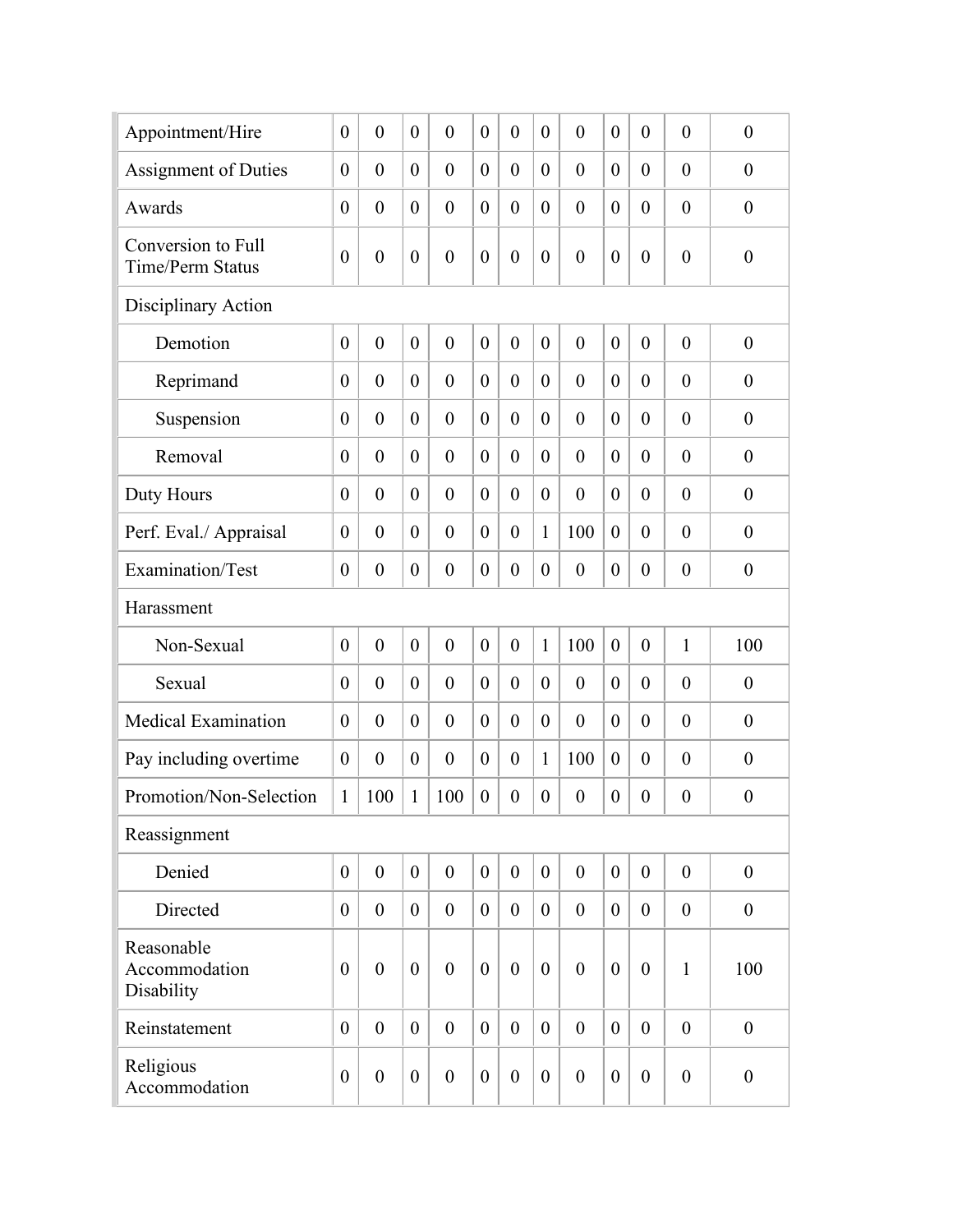| Retirement                                    | $\overline{0}$   | $\theta$         | $\theta$         | $\mathbf{0}$     | $\theta$         | $\overline{0}$   | $\overline{0}$   | $\mathbf{0}$     | $\theta$         | $\overline{0}$   | $\overline{0}$   | $\boldsymbol{0}$ |
|-----------------------------------------------|------------------|------------------|------------------|------------------|------------------|------------------|------------------|------------------|------------------|------------------|------------------|------------------|
| Sex-Stereotyping                              | $\theta$         | $\theta$         | $\overline{0}$   | $\theta$         | $\overline{0}$   | $\overline{0}$   | $\overline{0}$   | $\theta$         | $\theta$         | $\theta$         | $\overline{0}$   | $\boldsymbol{0}$ |
| Telework                                      | $\theta$         | $\theta$         | $\overline{0}$   | $\overline{0}$   | $\overline{0}$   | $\overline{0}$   | $\theta$         | $\theta$         | $\theta$         | $\theta$         | $\overline{0}$   | $\boldsymbol{0}$ |
| Termination                                   | $\theta$         | $\theta$         | $\theta$         | $\overline{0}$   | $\overline{0}$   | $\overline{0}$   | $\boldsymbol{0}$ | $\theta$         | $\theta$         | $\theta$         | $\overline{0}$   | $\boldsymbol{0}$ |
| Terms/Conditions of<br>Employment             | $\theta$         | $\mathbf{0}$     | $\theta$         | $\overline{0}$   | $\theta$         | $\boldsymbol{0}$ | $\theta$         | $\mathbf{0}$     | $\theta$         | $\theta$         | $\overline{0}$   | $\boldsymbol{0}$ |
| Time and Attendance                           | $\theta$         | $\theta$         | $\theta$         | $\theta$         | $\overline{0}$   | $\overline{0}$   | $\overline{0}$   | $\mathbf{0}$     | $\theta$         | $\theta$         | $\theta$         | $\overline{0}$   |
| Training                                      | $\theta$         | $\theta$         | $\overline{0}$   | $\overline{0}$   | $\overline{0}$   | $\overline{0}$   | $\theta$         | $\theta$         | $\theta$         | $\theta$         | $\theta$         | $\boldsymbol{0}$ |
| Other - User Define                           |                  |                  |                  |                  |                  |                  |                  |                  |                  |                  |                  |                  |
|                                               |                  |                  |                  |                  |                  |                  |                  |                  |                  |                  |                  |                  |
| <b>Findings After Hearing</b>                 | $\theta$         |                  | $\mathbf{1}$     |                  | $\boldsymbol{0}$ |                  | $\mathbf{1}$     |                  | $\mathbf{0}$     |                  | $\mathbf{1}$     |                  |
| Appointment/Hire                              | $\theta$         | $\theta$         | $\overline{0}$   | $\theta$         | $\overline{0}$   | $\overline{0}$   | $\overline{0}$   | $\theta$         | $\theta$         | $\theta$         | $\theta$         | $\boldsymbol{0}$ |
| <b>Assignment of Duties</b>                   | $\theta$         | $\theta$         | $\overline{0}$   | $\theta$         | $\overline{0}$   | $\overline{0}$   | $\theta$         | $\theta$         | $\theta$         | $\theta$         | $\theta$         | $\theta$         |
| Awards                                        | $\theta$         | $\theta$         | $\overline{0}$   | $\theta$         | $\overline{0}$   | $\overline{0}$   | $\theta$         | $\theta$         | $\theta$         | $\theta$         | $\theta$         | $\boldsymbol{0}$ |
| Conversion to Full<br><b>Time/Perm Status</b> | $\theta$         | $\theta$         | $\theta$         | $\overline{0}$   | $\theta$         | $\overline{0}$   | $\boldsymbol{0}$ | $\theta$         | $\theta$         | $\theta$         | $\overline{0}$   | $\boldsymbol{0}$ |
| Disciplinary Action                           |                  |                  |                  |                  |                  |                  |                  |                  |                  |                  |                  |                  |
| Demotion                                      | $\theta$         | $\mathbf{0}$     | $\theta$         | $\overline{0}$   | $\theta$         | $\overline{0}$   | $\theta$         | $\mathbf{0}$     | $\theta$         | $\overline{0}$   | $\mathbf{0}$     | $\boldsymbol{0}$ |
| Reprimand                                     | $\theta$         | $\theta$         | $\overline{0}$   | $\overline{0}$   | $\overline{0}$   | $\overline{0}$   | $\theta$         | $\theta$         | $\theta$         | $\theta$         | $\overline{0}$   | $\boldsymbol{0}$ |
| Suspension                                    | $\boldsymbol{0}$ | $\boldsymbol{0}$ | $\boldsymbol{0}$ | $\boldsymbol{0}$ | $\boldsymbol{0}$ | $\boldsymbol{0}$ | $\boldsymbol{0}$ | $\overline{0}$   | $\overline{0}$   | $\boldsymbol{0}$ | $\boldsymbol{0}$ | $\boldsymbol{0}$ |
| Removal                                       | $\overline{0}$   | $\boldsymbol{0}$ | $\overline{0}$   | $\overline{0}$   | $\overline{0}$   | $\boldsymbol{0}$ | $\boldsymbol{0}$ | $\mathbf{0}$     | $\theta$         | $\boldsymbol{0}$ | $\overline{0}$   | $\boldsymbol{0}$ |
| Duty Hours                                    | $\overline{0}$   | $\boldsymbol{0}$ | $\overline{0}$   | $\overline{0}$   | $\theta$         | $\boldsymbol{0}$ | $\boldsymbol{0}$ | $\boldsymbol{0}$ | $\theta$         | $\boldsymbol{0}$ | $\overline{0}$   | $\boldsymbol{0}$ |
| Perf. Eval./ Appraisal                        | $\overline{0}$   | $\theta$         | $\theta$         | $\overline{0}$   | $\theta$         | $\boldsymbol{0}$ | $\mathbf{1}$     | 100              | $\boldsymbol{0}$ | $\overline{0}$   | $\overline{0}$   | $\boldsymbol{0}$ |
| Examination/Test                              | $\boldsymbol{0}$ | $\boldsymbol{0}$ | $\boldsymbol{0}$ | $\boldsymbol{0}$ | $\boldsymbol{0}$ | $\boldsymbol{0}$ | $\boldsymbol{0}$ | $\boldsymbol{0}$ | $\boldsymbol{0}$ | $\boldsymbol{0}$ | $\boldsymbol{0}$ | $\boldsymbol{0}$ |
| Harassment                                    |                  |                  |                  |                  |                  |                  |                  |                  |                  |                  |                  |                  |
| Non-Sexual                                    | $\boldsymbol{0}$ | $\boldsymbol{0}$ | $\boldsymbol{0}$ | $\boldsymbol{0}$ | $\boldsymbol{0}$ | $\boldsymbol{0}$ | $\mathbf{1}$     | 100              | $\boldsymbol{0}$ | $\boldsymbol{0}$ | $\mathbf{1}$     | 100              |
| Sexual                                        | $\boldsymbol{0}$ | $\boldsymbol{0}$ | $\overline{0}$   | $\boldsymbol{0}$ | $\overline{0}$   | $\boldsymbol{0}$ | $\boldsymbol{0}$ | $\boldsymbol{0}$ | $\boldsymbol{0}$ | $\boldsymbol{0}$ | $\boldsymbol{0}$ | $\boldsymbol{0}$ |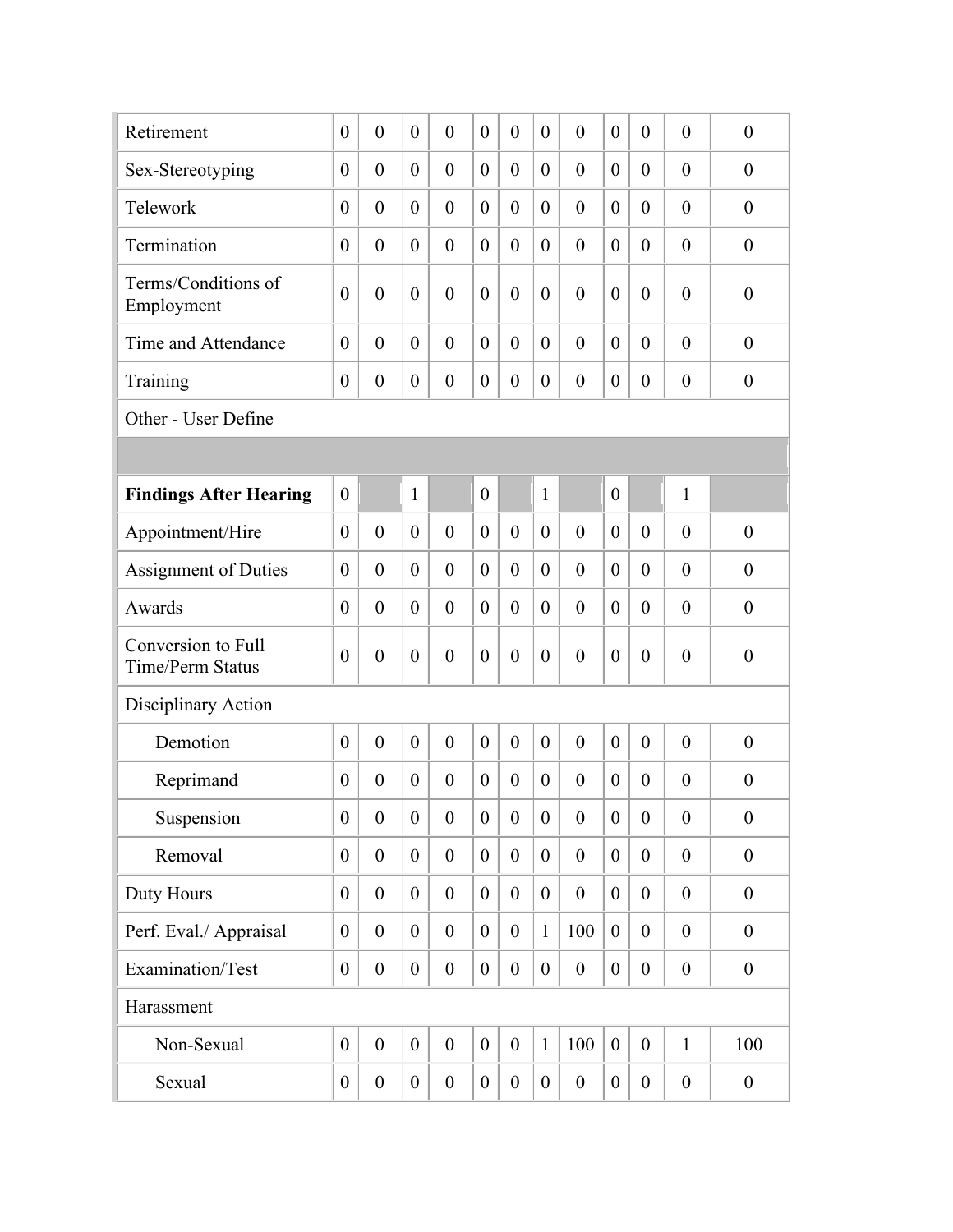| <b>Medical Examination</b>                    | $\theta$       | $\overline{0}$ | $\theta$       | $\overline{0}$ | $\theta$       | $\overline{0}$   | $\theta$         | $\theta$         | $\theta$         | $\overline{0}$ | $\theta$       | $\boldsymbol{0}$ |
|-----------------------------------------------|----------------|----------------|----------------|----------------|----------------|------------------|------------------|------------------|------------------|----------------|----------------|------------------|
| Pay including overtime                        | $\overline{0}$ | $\overline{0}$ | $\theta$       | $\overline{0}$ | $\overline{0}$ | $\boldsymbol{0}$ | $\mathbf{1}$     | 100              | $\theta$         | $\overline{0}$ | $\theta$       | $\boldsymbol{0}$ |
| Promotion/Non-Selection                       | $\theta$       | $\overline{0}$ | 1              | 100            | $\theta$       | $\boldsymbol{0}$ | $\boldsymbol{0}$ | $\boldsymbol{0}$ | $\boldsymbol{0}$ | $\overline{0}$ | $\theta$       | $\boldsymbol{0}$ |
| Reassignment                                  |                |                |                |                |                |                  |                  |                  |                  |                |                |                  |
| Denied                                        | $\overline{0}$ | $\overline{0}$ | $\theta$       | $\overline{0}$ | $\theta$       | $\boldsymbol{0}$ | $\mathbf{0}$     | $\theta$         | $\theta$         | $\overline{0}$ | $\theta$       | $\boldsymbol{0}$ |
| Directed                                      | $\theta$       | $\overline{0}$ | $\theta$       | $\theta$       | $\theta$       | $\overline{0}$   | $\theta$         | $\theta$         | $\theta$         | $\theta$       | $\theta$       | $\boldsymbol{0}$ |
| Reasonable<br>Accommodation<br>Disability     | $\theta$       | $\overline{0}$ | $\theta$       | $\theta$       | $\theta$       | $\overline{0}$   | $\overline{0}$   | $\mathbf{0}$     | $\overline{0}$   | $\overline{0}$ | 1              | 100              |
| Reinstatement                                 | $\theta$       | $\overline{0}$ | $\overline{0}$ | $\overline{0}$ | $\theta$       | $\overline{0}$   | $\theta$         | $\theta$         | $\theta$         | $\overline{0}$ | $\theta$       | $\boldsymbol{0}$ |
| Religious<br>Accommodation                    | $\overline{0}$ | $\overline{0}$ | $\theta$       | $\overline{0}$ | $\theta$       | $\overline{0}$   | $\overline{0}$   | $\theta$         | $\overline{0}$   | $\overline{0}$ | $\theta$       | $\boldsymbol{0}$ |
| Retirement                                    | $\theta$       | $\overline{0}$ | $\theta$       | $\theta$       | $\theta$       | $\overline{0}$   | $\theta$         | $\theta$         | $\theta$         | $\overline{0}$ | $\theta$       | $\boldsymbol{0}$ |
| Sex-Stereotyping                              | $\theta$       | $\overline{0}$ | $\theta$       | $\theta$       | $\overline{0}$ | $\overline{0}$   | $\theta$         | $\theta$         | $\theta$         | $\overline{0}$ | $\theta$       | $\boldsymbol{0}$ |
| Telework                                      | $\theta$       | $\overline{0}$ | $\theta$       | $\theta$       | $\theta$       | $\boldsymbol{0}$ | $\theta$         | $\theta$         | $\theta$         | $\overline{0}$ | $\theta$       | $\boldsymbol{0}$ |
| Termination                                   | $\theta$       | $\overline{0}$ | $\theta$       | $\mathbf{0}$   | $\overline{0}$ | $\boldsymbol{0}$ | $\theta$         | $\mathbf{0}$     | $\theta$         | $\overline{0}$ | $\mathbf{0}$   | $\boldsymbol{0}$ |
| Terms/Conditions of<br>Employment             | $\theta$       | $\theta$       | $\theta$       | $\theta$       | $\theta$       | $\theta$         | $\overline{0}$   | $\theta$         | $\theta$         | $\theta$       | $\theta$       | $\boldsymbol{0}$ |
| Time and Attendance                           | $\theta$       | $\overline{0}$ | $\theta$       | $\overline{0}$ | $\theta$       | $\overline{0}$   | $\mathbf{0}$     | $\mathbf{0}$     | $\theta$         | $\overline{0}$ | $\theta$       | $\boldsymbol{0}$ |
| Training                                      | $\overline{0}$ | $\overline{0}$ | $\theta$       | $\overline{0}$ | $\overline{0}$ | $\boldsymbol{0}$ | $\theta$         | $\theta$         | $\theta$         | $\theta$       | $\theta$       | $\boldsymbol{0}$ |
| Other - User Define                           |                |                |                |                |                |                  |                  |                  |                  |                |                |                  |
|                                               |                |                |                |                |                |                  |                  |                  |                  |                |                |                  |
| <b>Findings Without</b><br><b>Hearing</b>     | $\mathbf{1}$   |                | $\theta$       |                | $\theta$       |                  | $\theta$         |                  | $\theta$         |                | $\theta$       |                  |
| Appointment/Hire                              | $\theta$       | $\overline{0}$ | $\overline{0}$ | $\theta$       | $\overline{0}$ | $\mathbf{0}$     | $\overline{0}$   | $\mathbf{0}$     | $\overline{0}$   | $\overline{0}$ | $\theta$       | $\boldsymbol{0}$ |
| Assignment of Duties                          | $\theta$       | $\overline{0}$ | $\overline{0}$ | $\overline{0}$ | $\overline{0}$ | $\mathbf{0}$     | $\overline{0}$   | $\theta$         | $\overline{0}$   | $\overline{0}$ | $\overline{0}$ | $\boldsymbol{0}$ |
| Awards                                        | $\theta$       | $\theta$       | $\overline{0}$ | $\overline{0}$ | $\overline{0}$ | $\boldsymbol{0}$ | $\overline{0}$   | $\mathbf{0}$     | $\overline{0}$   | $\overline{0}$ | $\overline{0}$ | $\boldsymbol{0}$ |
| Conversion to Full<br><b>Time/Perm Status</b> | $\theta$       | $\mathbf{0}$   | $\overline{0}$ | $\mathbf{0}$   | $\overline{0}$ | $\mathbf{0}$     | $\theta$         | $\theta$         | $\overline{0}$   | $\overline{0}$ | $\theta$       | $\boldsymbol{0}$ |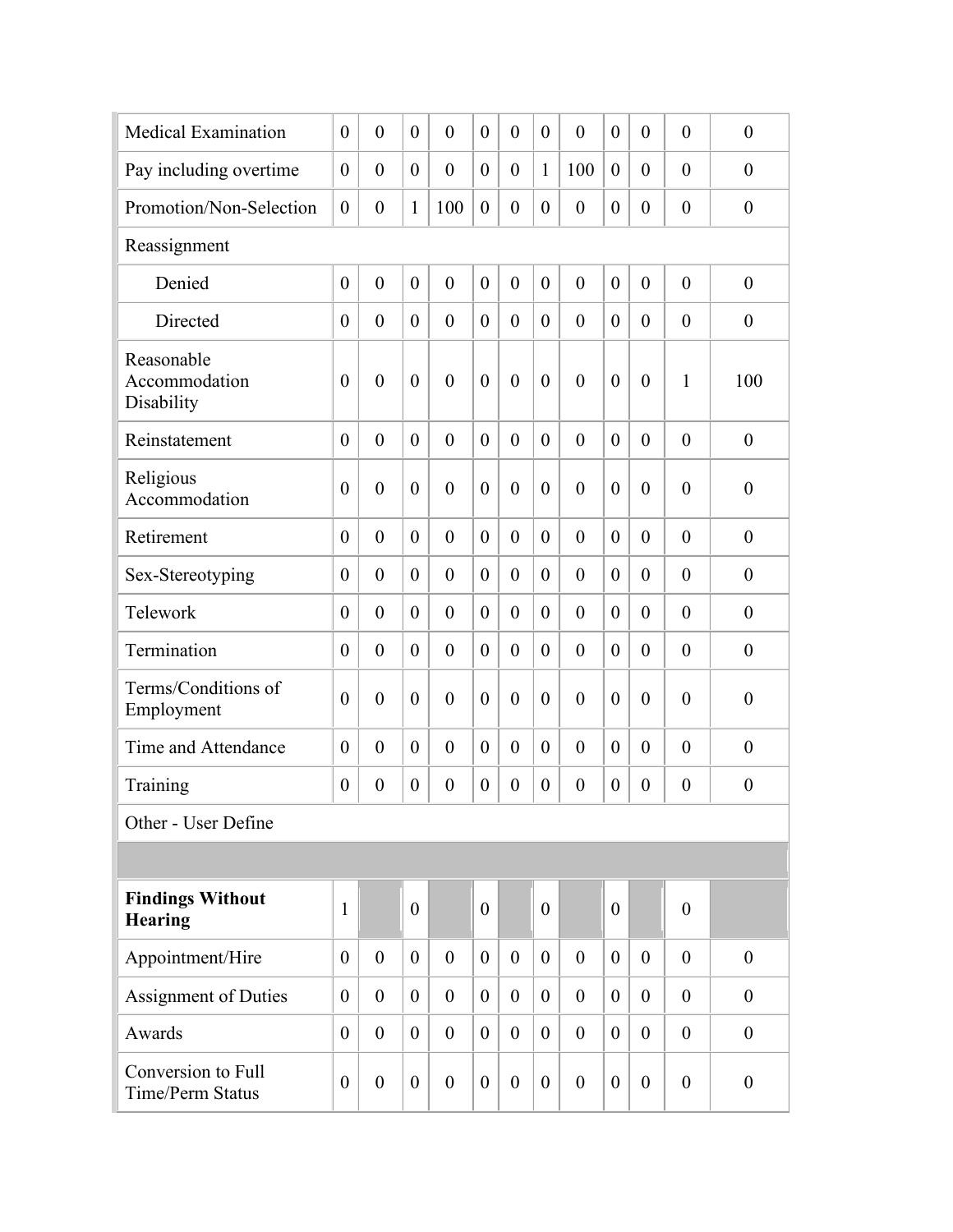| Disciplinary Action                       |                  |                  |                  |                  |                  |                  |                  |                  |                  |                  |                  |                  |
|-------------------------------------------|------------------|------------------|------------------|------------------|------------------|------------------|------------------|------------------|------------------|------------------|------------------|------------------|
| Demotion                                  | $\theta$         | $\boldsymbol{0}$ | $\theta$         | $\overline{0}$   | $\boldsymbol{0}$ | $\boldsymbol{0}$ | $\mathbf{0}$     | $\mathbf{0}$     | $\theta$         | $\theta$         | $\theta$         | $\boldsymbol{0}$ |
| Reprimand                                 | $\overline{0}$   | $\overline{0}$   | $\theta$         | $\overline{0}$   | $\theta$         | $\overline{0}$   | $\overline{0}$   | $\theta$         | $\theta$         | $\theta$         | $\theta$         | $\boldsymbol{0}$ |
| Suspension                                | $\overline{0}$   | $\overline{0}$   | $\theta$         | $\overline{0}$   | $\theta$         | $\overline{0}$   | $\overline{0}$   | $\theta$         | $\theta$         | $\theta$         | $\theta$         | $\boldsymbol{0}$ |
| Removal                                   | $\overline{0}$   | $\overline{0}$   | $\theta$         | $\overline{0}$   | $\theta$         | $\overline{0}$   | $\overline{0}$   | $\theta$         | $\overline{0}$   | $\theta$         | $\theta$         | $\boldsymbol{0}$ |
| Duty Hours                                | $\overline{0}$   | $\overline{0}$   | $\theta$         | $\overline{0}$   | $\theta$         | $\overline{0}$   | $\theta$         | $\theta$         | $\theta$         | $\theta$         | $\theta$         | $\boldsymbol{0}$ |
| Perf. Eval./ Appraisal                    | $\theta$         | $\overline{0}$   | $\theta$         | $\overline{0}$   | $\theta$         | $\overline{0}$   | $\mathbf{0}$     | $\theta$         | $\theta$         | $\theta$         | $\theta$         | $\boldsymbol{0}$ |
| Examination/Test                          | $\overline{0}$   | $\boldsymbol{0}$ | $\theta$         | $\overline{0}$   | $\theta$         | $\boldsymbol{0}$ | $\boldsymbol{0}$ | $\boldsymbol{0}$ | $\boldsymbol{0}$ | $\theta$         | $\overline{0}$   | $\boldsymbol{0}$ |
| Harassment                                |                  |                  |                  |                  |                  |                  |                  |                  |                  |                  |                  |                  |
| Non-Sexual                                | $\theta$         | $\overline{0}$   | $\theta$         | $\overline{0}$   | $\theta$         | $\overline{0}$   | $\boldsymbol{0}$ | $\overline{0}$   | $\theta$         | $\mathbf{0}$     | $\mathbf{0}$     | $\boldsymbol{0}$ |
| Sexual                                    | $\theta$         | $\overline{0}$   | $\theta$         | $\overline{0}$   | $\theta$         | $\overline{0}$   | $\overline{0}$   | $\overline{0}$   | $\overline{0}$   | $\theta$         | $\theta$         | $\boldsymbol{0}$ |
| <b>Medical Examination</b>                | $\theta$         | $\overline{0}$   | $\theta$         | $\overline{0}$   | $\theta$         | $\overline{0}$   | $\overline{0}$   | $\overline{0}$   | $\theta$         | $\theta$         | $\theta$         | $\boldsymbol{0}$ |
| Pay including overtime                    | $\overline{0}$   | $\overline{0}$   | $\theta$         | $\overline{0}$   | $\theta$         | $\overline{0}$   | $\overline{0}$   | $\overline{0}$   | $\theta$         | $\theta$         | $\theta$         | $\boldsymbol{0}$ |
| Promotion/Non-Selection                   | 1                | 100              | $\theta$         | $\overline{0}$   | $\theta$         | $\overline{0}$   | $\overline{0}$   | $\overline{0}$   | $\theta$         | $\theta$         | $\theta$         | $\boldsymbol{0}$ |
| Reassignment                              |                  |                  |                  |                  |                  |                  |                  |                  |                  |                  |                  |                  |
| Denied                                    | $\theta$         | $\overline{0}$   | $\mathbf{0}$     | $\theta$         | $\mathbf{0}$     | $\overline{0}$   | $\overline{0}$   | $\theta$         | $\theta$         | $\mathbf{0}$     | $\theta$         | $\boldsymbol{0}$ |
| Directed                                  | $\theta$         | $\overline{0}$   | $\theta$         | $\theta$         | $\theta$         | $\overline{0}$   | $\theta$         | $\overline{0}$   | $\theta$         | $\theta$         | $\mathbf{0}$     | $\boldsymbol{0}$ |
| Reasonable<br>Accommodation<br>Disability | $\boldsymbol{0}$ | $\overline{0}$   | $\theta$         | $\overline{0}$   | $\overline{0}$   | $\boldsymbol{0}$ | $\overline{0}$   | $\boldsymbol{0}$ | $\theta$         | $\theta$         | $\overline{0}$   | $\boldsymbol{0}$ |
| Reinstatement                             | $\theta$         | $\overline{0}$   | $\overline{0}$   | $\overline{0}$   | $\theta$         | $\overline{0}$   | $\overline{0}$   | $\mathbf{0}$     | $\overline{0}$   | $\overline{0}$   | $\overline{0}$   | $\boldsymbol{0}$ |
| Religious<br>Accommodation                | $\theta$         | $\boldsymbol{0}$ | $\theta$         | $\overline{0}$   | $\theta$         | $\boldsymbol{0}$ | $\boldsymbol{0}$ | $\mathbf{0}$     | $\theta$         | $\boldsymbol{0}$ | $\overline{0}$   | $\boldsymbol{0}$ |
| Retirement                                | $\theta$         | $\overline{0}$   | $\overline{0}$   | $\mathbf{0}$     | $\theta$         | $\overline{0}$   | $\overline{0}$   | $\theta$         | $\theta$         | $\overline{0}$   | $\overline{0}$   | $\mathbf{0}$     |
| Sex-Stereotyping                          | $\theta$         | $\overline{0}$   | $\theta$         | $\mathbf{0}$     | $\overline{0}$   | $\mathbf{0}$     | $\theta$         | $\overline{0}$   | $\theta$         | $\overline{0}$   | $\overline{0}$   | $\boldsymbol{0}$ |
| Telework                                  | $\theta$         | $\overline{0}$   | $\theta$         | $\overline{0}$   | $\boldsymbol{0}$ | $\mathbf{0}$     | $\theta$         | $\boldsymbol{0}$ | $\overline{0}$   | $\overline{0}$   | $\theta$         | $\boldsymbol{0}$ |
| Termination                               | $\boldsymbol{0}$ | $\boldsymbol{0}$ | $\boldsymbol{0}$ | $\boldsymbol{0}$ | $\boldsymbol{0}$ | $\boldsymbol{0}$ | $\boldsymbol{0}$ | $\boldsymbol{0}$ | $\boldsymbol{0}$ | $\mathbf{0}$     | $\boldsymbol{0}$ | $\boldsymbol{0}$ |